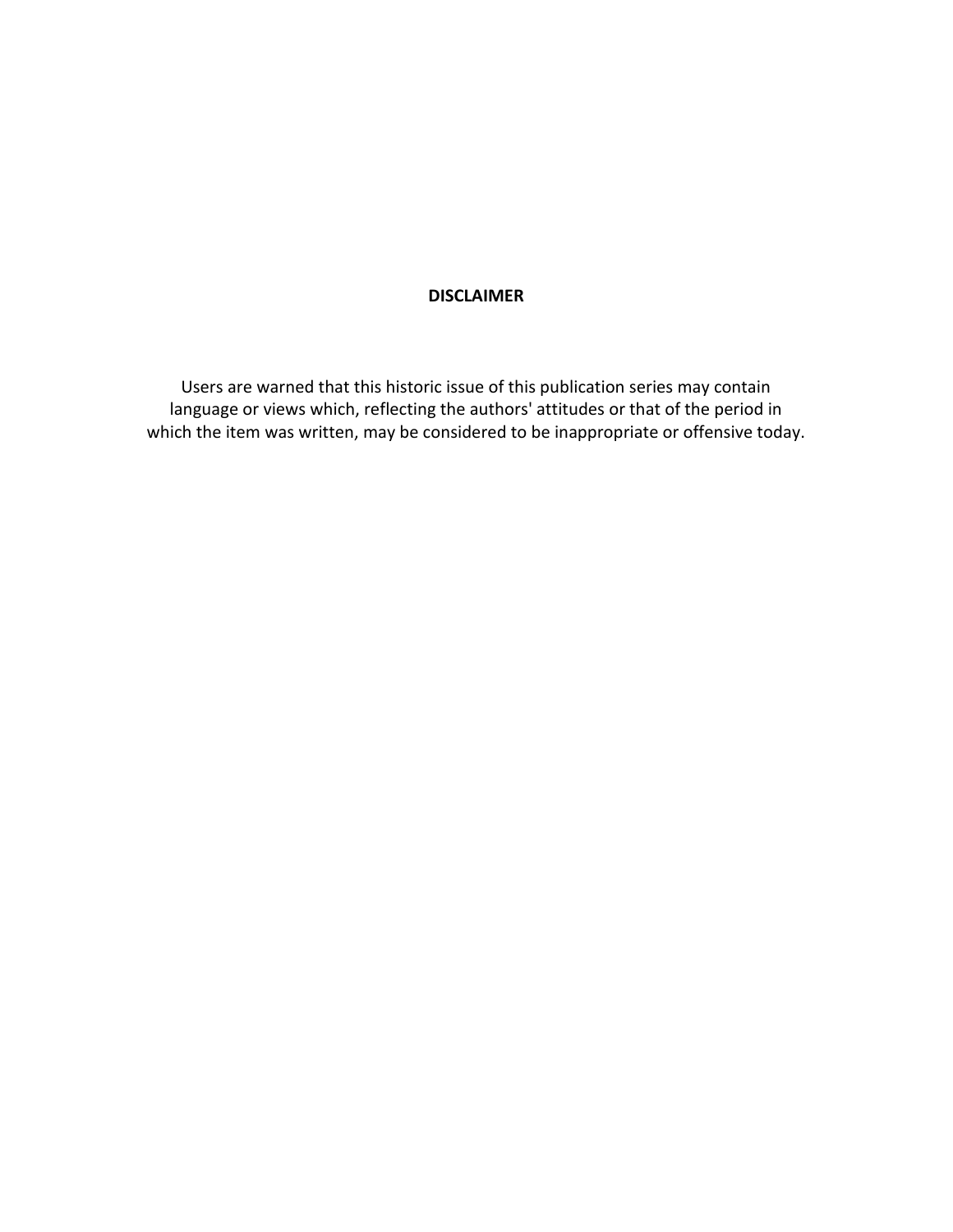| Ability Tax<br>680, 685<br>Aborigines<br>145<br>.<br>Protection of<br>790<br>$\cdots$<br>Accidents in Coal Mining<br>427<br>in Railways<br>582<br><br>Act, Census and Statistics, of 1905<br>8<br>Commonwealth Constitution<br>21<br>Customs<br>494<br><br>Adelaide, Climatological Data for<br>137<br>Particulars of<br>863<br>Population of<br>158<br>Public Library<br>- 752<br>850<br>Sewerage System<br><br>University<br>742<br><br>.<br>Water Supply<br>850<br><br>.<br>${\bf Admin}$ istration of the Commonwealth<br>39<br>Advances to Settlers<br>342<br><br>Tasmania<br>274<br>.<br>Age Distribution<br>143,<br>146<br>Ages at Death<br>203<br>.<br>at Marriage<br>198<br><br>of Parents<br>197<br>.<br>of the People<br>143,<br>164<br><br>Agric'l Colleges & Experimental Farms<br>334<br>Departments, Particulars of 344 to 347<br><b>Implement Manufactories</b><br>455<br>Production<br>298<br>$\ddotsc$<br>Training in State Schools<br>732<br>.<br>Agriculture<br>298<br>.<br><br>Area under chief Crops<br>300,<br>301<br>299<br>Crop<br><br>Artificial Manures<br>354<br>.<br>313<br>Barley<br>.<br>$_{\rm Chaff}$<br>323<br>.<br>Coffee<br>334<br><br><br>334<br>Cotton<br>$\ddotsc$<br><br>Distribution of Crops<br>300<br>.<br>Early Attempts at<br>298<br>.<br>Statistics of<br>298<br>Ensilage<br>352<br>.<br>Fertilisers<br>354<br><br>.<br>Fruit Gardens<br>330<br><br>Graphical Representation of Prin-<br>cipal Crops<br>356 to<br>360<br>Grass Seed<br>333<br>323<br>Green Forage<br>Hay<br>320<br>333<br>Hops<br><br>310<br>Maize<br>.<br>Market Gardens<br>332<br>.<br>Millet<br>334<br>$\ddotsc$<br><br>Minor Crops<br>332, 334<br>Miscellaneous Grain & Pulse Crops<br>316 |  | PAGE |
|--------------------------------------------------------------------------------------------------------------------------------------------------------------------------------------------------------------------------------------------------------------------------------------------------------------------------------------------------------------------------------------------------------------------------------------------------------------------------------------------------------------------------------------------------------------------------------------------------------------------------------------------------------------------------------------------------------------------------------------------------------------------------------------------------------------------------------------------------------------------------------------------------------------------------------------------------------------------------------------------------------------------------------------------------------------------------------------------------------------------------------------------------------------------------------------------------------------------------------------------------------------------------------------------------------------------------------------------------------------------------------------------------------------------------------------------------------------------------------------------------------------------------------------------------------------------------------------------------------------------------------------------------------------------------------------------------------------|--|------|
|                                                                                                                                                                                                                                                                                                                                                                                                                                                                                                                                                                                                                                                                                                                                                                                                                                                                                                                                                                                                                                                                                                                                                                                                                                                                                                                                                                                                                                                                                                                                                                                                                                                                                                              |  |      |
|                                                                                                                                                                                                                                                                                                                                                                                                                                                                                                                                                                                                                                                                                                                                                                                                                                                                                                                                                                                                                                                                                                                                                                                                                                                                                                                                                                                                                                                                                                                                                                                                                                                                                                              |  |      |
|                                                                                                                                                                                                                                                                                                                                                                                                                                                                                                                                                                                                                                                                                                                                                                                                                                                                                                                                                                                                                                                                                                                                                                                                                                                                                                                                                                                                                                                                                                                                                                                                                                                                                                              |  |      |
|                                                                                                                                                                                                                                                                                                                                                                                                                                                                                                                                                                                                                                                                                                                                                                                                                                                                                                                                                                                                                                                                                                                                                                                                                                                                                                                                                                                                                                                                                                                                                                                                                                                                                                              |  |      |
|                                                                                                                                                                                                                                                                                                                                                                                                                                                                                                                                                                                                                                                                                                                                                                                                                                                                                                                                                                                                                                                                                                                                                                                                                                                                                                                                                                                                                                                                                                                                                                                                                                                                                                              |  |      |
|                                                                                                                                                                                                                                                                                                                                                                                                                                                                                                                                                                                                                                                                                                                                                                                                                                                                                                                                                                                                                                                                                                                                                                                                                                                                                                                                                                                                                                                                                                                                                                                                                                                                                                              |  |      |
|                                                                                                                                                                                                                                                                                                                                                                                                                                                                                                                                                                                                                                                                                                                                                                                                                                                                                                                                                                                                                                                                                                                                                                                                                                                                                                                                                                                                                                                                                                                                                                                                                                                                                                              |  |      |
|                                                                                                                                                                                                                                                                                                                                                                                                                                                                                                                                                                                                                                                                                                                                                                                                                                                                                                                                                                                                                                                                                                                                                                                                                                                                                                                                                                                                                                                                                                                                                                                                                                                                                                              |  |      |
|                                                                                                                                                                                                                                                                                                                                                                                                                                                                                                                                                                                                                                                                                                                                                                                                                                                                                                                                                                                                                                                                                                                                                                                                                                                                                                                                                                                                                                                                                                                                                                                                                                                                                                              |  |      |
|                                                                                                                                                                                                                                                                                                                                                                                                                                                                                                                                                                                                                                                                                                                                                                                                                                                                                                                                                                                                                                                                                                                                                                                                                                                                                                                                                                                                                                                                                                                                                                                                                                                                                                              |  |      |
|                                                                                                                                                                                                                                                                                                                                                                                                                                                                                                                                                                                                                                                                                                                                                                                                                                                                                                                                                                                                                                                                                                                                                                                                                                                                                                                                                                                                                                                                                                                                                                                                                                                                                                              |  |      |
|                                                                                                                                                                                                                                                                                                                                                                                                                                                                                                                                                                                                                                                                                                                                                                                                                                                                                                                                                                                                                                                                                                                                                                                                                                                                                                                                                                                                                                                                                                                                                                                                                                                                                                              |  |      |
|                                                                                                                                                                                                                                                                                                                                                                                                                                                                                                                                                                                                                                                                                                                                                                                                                                                                                                                                                                                                                                                                                                                                                                                                                                                                                                                                                                                                                                                                                                                                                                                                                                                                                                              |  |      |
|                                                                                                                                                                                                                                                                                                                                                                                                                                                                                                                                                                                                                                                                                                                                                                                                                                                                                                                                                                                                                                                                                                                                                                                                                                                                                                                                                                                                                                                                                                                                                                                                                                                                                                              |  |      |
|                                                                                                                                                                                                                                                                                                                                                                                                                                                                                                                                                                                                                                                                                                                                                                                                                                                                                                                                                                                                                                                                                                                                                                                                                                                                                                                                                                                                                                                                                                                                                                                                                                                                                                              |  |      |
|                                                                                                                                                                                                                                                                                                                                                                                                                                                                                                                                                                                                                                                                                                                                                                                                                                                                                                                                                                                                                                                                                                                                                                                                                                                                                                                                                                                                                                                                                                                                                                                                                                                                                                              |  |      |
|                                                                                                                                                                                                                                                                                                                                                                                                                                                                                                                                                                                                                                                                                                                                                                                                                                                                                                                                                                                                                                                                                                                                                                                                                                                                                                                                                                                                                                                                                                                                                                                                                                                                                                              |  |      |
|                                                                                                                                                                                                                                                                                                                                                                                                                                                                                                                                                                                                                                                                                                                                                                                                                                                                                                                                                                                                                                                                                                                                                                                                                                                                                                                                                                                                                                                                                                                                                                                                                                                                                                              |  |      |
|                                                                                                                                                                                                                                                                                                                                                                                                                                                                                                                                                                                                                                                                                                                                                                                                                                                                                                                                                                                                                                                                                                                                                                                                                                                                                                                                                                                                                                                                                                                                                                                                                                                                                                              |  |      |
|                                                                                                                                                                                                                                                                                                                                                                                                                                                                                                                                                                                                                                                                                                                                                                                                                                                                                                                                                                                                                                                                                                                                                                                                                                                                                                                                                                                                                                                                                                                                                                                                                                                                                                              |  |      |
|                                                                                                                                                                                                                                                                                                                                                                                                                                                                                                                                                                                                                                                                                                                                                                                                                                                                                                                                                                                                                                                                                                                                                                                                                                                                                                                                                                                                                                                                                                                                                                                                                                                                                                              |  |      |
|                                                                                                                                                                                                                                                                                                                                                                                                                                                                                                                                                                                                                                                                                                                                                                                                                                                                                                                                                                                                                                                                                                                                                                                                                                                                                                                                                                                                                                                                                                                                                                                                                                                                                                              |  |      |
|                                                                                                                                                                                                                                                                                                                                                                                                                                                                                                                                                                                                                                                                                                                                                                                                                                                                                                                                                                                                                                                                                                                                                                                                                                                                                                                                                                                                                                                                                                                                                                                                                                                                                                              |  |      |
|                                                                                                                                                                                                                                                                                                                                                                                                                                                                                                                                                                                                                                                                                                                                                                                                                                                                                                                                                                                                                                                                                                                                                                                                                                                                                                                                                                                                                                                                                                                                                                                                                                                                                                              |  |      |
|                                                                                                                                                                                                                                                                                                                                                                                                                                                                                                                                                                                                                                                                                                                                                                                                                                                                                                                                                                                                                                                                                                                                                                                                                                                                                                                                                                                                                                                                                                                                                                                                                                                                                                              |  |      |
|                                                                                                                                                                                                                                                                                                                                                                                                                                                                                                                                                                                                                                                                                                                                                                                                                                                                                                                                                                                                                                                                                                                                                                                                                                                                                                                                                                                                                                                                                                                                                                                                                                                                                                              |  |      |
|                                                                                                                                                                                                                                                                                                                                                                                                                                                                                                                                                                                                                                                                                                                                                                                                                                                                                                                                                                                                                                                                                                                                                                                                                                                                                                                                                                                                                                                                                                                                                                                                                                                                                                              |  |      |
|                                                                                                                                                                                                                                                                                                                                                                                                                                                                                                                                                                                                                                                                                                                                                                                                                                                                                                                                                                                                                                                                                                                                                                                                                                                                                                                                                                                                                                                                                                                                                                                                                                                                                                              |  |      |
|                                                                                                                                                                                                                                                                                                                                                                                                                                                                                                                                                                                                                                                                                                                                                                                                                                                                                                                                                                                                                                                                                                                                                                                                                                                                                                                                                                                                                                                                                                                                                                                                                                                                                                              |  |      |
|                                                                                                                                                                                                                                                                                                                                                                                                                                                                                                                                                                                                                                                                                                                                                                                                                                                                                                                                                                                                                                                                                                                                                                                                                                                                                                                                                                                                                                                                                                                                                                                                                                                                                                              |  |      |
|                                                                                                                                                                                                                                                                                                                                                                                                                                                                                                                                                                                                                                                                                                                                                                                                                                                                                                                                                                                                                                                                                                                                                                                                                                                                                                                                                                                                                                                                                                                                                                                                                                                                                                              |  |      |
|                                                                                                                                                                                                                                                                                                                                                                                                                                                                                                                                                                                                                                                                                                                                                                                                                                                                                                                                                                                                                                                                                                                                                                                                                                                                                                                                                                                                                                                                                                                                                                                                                                                                                                              |  |      |
|                                                                                                                                                                                                                                                                                                                                                                                                                                                                                                                                                                                                                                                                                                                                                                                                                                                                                                                                                                                                                                                                                                                                                                                                                                                                                                                                                                                                                                                                                                                                                                                                                                                                                                              |  |      |
|                                                                                                                                                                                                                                                                                                                                                                                                                                                                                                                                                                                                                                                                                                                                                                                                                                                                                                                                                                                                                                                                                                                                                                                                                                                                                                                                                                                                                                                                                                                                                                                                                                                                                                              |  |      |
|                                                                                                                                                                                                                                                                                                                                                                                                                                                                                                                                                                                                                                                                                                                                                                                                                                                                                                                                                                                                                                                                                                                                                                                                                                                                                                                                                                                                                                                                                                                                                                                                                                                                                                              |  |      |
|                                                                                                                                                                                                                                                                                                                                                                                                                                                                                                                                                                                                                                                                                                                                                                                                                                                                                                                                                                                                                                                                                                                                                                                                                                                                                                                                                                                                                                                                                                                                                                                                                                                                                                              |  |      |
|                                                                                                                                                                                                                                                                                                                                                                                                                                                                                                                                                                                                                                                                                                                                                                                                                                                                                                                                                                                                                                                                                                                                                                                                                                                                                                                                                                                                                                                                                                                                                                                                                                                                                                              |  |      |
|                                                                                                                                                                                                                                                                                                                                                                                                                                                                                                                                                                                                                                                                                                                                                                                                                                                                                                                                                                                                                                                                                                                                                                                                                                                                                                                                                                                                                                                                                                                                                                                                                                                                                                              |  |      |
|                                                                                                                                                                                                                                                                                                                                                                                                                                                                                                                                                                                                                                                                                                                                                                                                                                                                                                                                                                                                                                                                                                                                                                                                                                                                                                                                                                                                                                                                                                                                                                                                                                                                                                              |  |      |
|                                                                                                                                                                                                                                                                                                                                                                                                                                                                                                                                                                                                                                                                                                                                                                                                                                                                                                                                                                                                                                                                                                                                                                                                                                                                                                                                                                                                                                                                                                                                                                                                                                                                                                              |  |      |
|                                                                                                                                                                                                                                                                                                                                                                                                                                                                                                                                                                                                                                                                                                                                                                                                                                                                                                                                                                                                                                                                                                                                                                                                                                                                                                                                                                                                                                                                                                                                                                                                                                                                                                              |  |      |
|                                                                                                                                                                                                                                                                                                                                                                                                                                                                                                                                                                                                                                                                                                                                                                                                                                                                                                                                                                                                                                                                                                                                                                                                                                                                                                                                                                                                                                                                                                                                                                                                                                                                                                              |  |      |
|                                                                                                                                                                                                                                                                                                                                                                                                                                                                                                                                                                                                                                                                                                                                                                                                                                                                                                                                                                                                                                                                                                                                                                                                                                                                                                                                                                                                                                                                                                                                                                                                                                                                                                              |  |      |
|                                                                                                                                                                                                                                                                                                                                                                                                                                                                                                                                                                                                                                                                                                                                                                                                                                                                                                                                                                                                                                                                                                                                                                                                                                                                                                                                                                                                                                                                                                                                                                                                                                                                                                              |  |      |
|                                                                                                                                                                                                                                                                                                                                                                                                                                                                                                                                                                                                                                                                                                                                                                                                                                                                                                                                                                                                                                                                                                                                                                                                                                                                                                                                                                                                                                                                                                                                                                                                                                                                                                              |  |      |
|                                                                                                                                                                                                                                                                                                                                                                                                                                                                                                                                                                                                                                                                                                                                                                                                                                                                                                                                                                                                                                                                                                                                                                                                                                                                                                                                                                                                                                                                                                                                                                                                                                                                                                              |  |      |
|                                                                                                                                                                                                                                                                                                                                                                                                                                                                                                                                                                                                                                                                                                                                                                                                                                                                                                                                                                                                                                                                                                                                                                                                                                                                                                                                                                                                                                                                                                                                                                                                                                                                                                              |  |      |
|                                                                                                                                                                                                                                                                                                                                                                                                                                                                                                                                                                                                                                                                                                                                                                                                                                                                                                                                                                                                                                                                                                                                                                                                                                                                                                                                                                                                                                                                                                                                                                                                                                                                                                              |  |      |
|                                                                                                                                                                                                                                                                                                                                                                                                                                                                                                                                                                                                                                                                                                                                                                                                                                                                                                                                                                                                                                                                                                                                                                                                                                                                                                                                                                                                                                                                                                                                                                                                                                                                                                              |  |      |
|                                                                                                                                                                                                                                                                                                                                                                                                                                                                                                                                                                                                                                                                                                                                                                                                                                                                                                                                                                                                                                                                                                                                                                                                                                                                                                                                                                                                                                                                                                                                                                                                                                                                                                              |  |      |
|                                                                                                                                                                                                                                                                                                                                                                                                                                                                                                                                                                                                                                                                                                                                                                                                                                                                                                                                                                                                                                                                                                                                                                                                                                                                                                                                                                                                                                                                                                                                                                                                                                                                                                              |  |      |
|                                                                                                                                                                                                                                                                                                                                                                                                                                                                                                                                                                                                                                                                                                                                                                                                                                                                                                                                                                                                                                                                                                                                                                                                                                                                                                                                                                                                                                                                                                                                                                                                                                                                                                              |  |      |
|                                                                                                                                                                                                                                                                                                                                                                                                                                                                                                                                                                                                                                                                                                                                                                                                                                                                                                                                                                                                                                                                                                                                                                                                                                                                                                                                                                                                                                                                                                                                                                                                                                                                                                              |  |      |
|                                                                                                                                                                                                                                                                                                                                                                                                                                                                                                                                                                                                                                                                                                                                                                                                                                                                                                                                                                                                                                                                                                                                                                                                                                                                                                                                                                                                                                                                                                                                                                                                                                                                                                              |  |      |
|                                                                                                                                                                                                                                                                                                                                                                                                                                                                                                                                                                                                                                                                                                                                                                                                                                                                                                                                                                                                                                                                                                                                                                                                                                                                                                                                                                                                                                                                                                                                                                                                                                                                                                              |  |      |

|                                        |                   |           | PAGE |
|----------------------------------------|-------------------|-----------|------|
| Miscellaneous Root & Tuber Crops       |                   |           | 319  |
| Nurseries                              | .                 | 334, 379  |      |
| $_{\rm Oats}$<br>$\sim$                |                   |           | 307  |
| Onions                                 | .                 |           | 320  |
| Orchards and Fruit Gardens             |                   | .         | 330  |
| Potatoes                               |                   | $\ddotsc$ | 317  |
| Progress of Cultivation                |                   |           | 298  |
| Sugar Cane                             |                   |           | 324  |
| Tobacco                                | .                 | $\ddotsc$ | 333  |
| Total Area under Crop                  |                   |           | 299  |
| Various Crops in Australia             |                   | .         | 300  |
| Vineyards                              | $\ddots$          | .         | 327  |
| Wheat                                  | .                 |           | 301  |
| Alcoholic Beverages, Consumption of    |                   |           | 762  |
| Alienation, Particulars of             |                   |           | 275  |
| Aluminium                              |                   |           | 417  |
| Alunite<br>$\ddotsc$                   | $\ddotsc$         |           | 428  |
| Annexation of British New Guinea       |                   |           | 57   |
| of Eastern Part of Australia           |                   |           | 51   |
| of Western Australia                   |                   | .         | 52   |
| Antimony<br>$\ddots$                   |                   | .         | 417  |
| Arbitration Acts, Operation of         |                   |           | 879  |
| Registration under                     |                   |           | 866  |
| Court System                           |                   | .         | 874  |
| Area Under Crop                        | $\sim$ 100 $\sim$ |           | 299  |
| Areas Alienated, etc., in the C'wealth | $\ddotsc$         |           | 275  |
| into which the States are Divided      |                   |           | 14   |
|                                        |                   |           |      |
| of Australia & other Countries 57, 58  |                   |           |      |
| of Political Subdivisions of Com-      |                   |           |      |
| ${\bf mon wealth}$                     |                   |           | 58   |
| of the several States                  |                   |           | 54   |
| Arms and Explosives Manufactories      |                   |           | 477  |
| Arsenic<br>                            |                   | .         | 417  |
| Artesian Areas                         | $\ddotsc$         | .         | 70   |
| Wells<br>$\cdots$                      |                   | .         | 485  |
| Artificial Manures                     |                   | .         | 354  |
| Artificially-sown Grasses              |                   |           | 299  |
| Art Galleries                          |                   |           | 753  |
| Asbestos                               | .                 |           | 428  |
| Assisted Immigration                   |                   | .         | 160  |
| Asylums<br>$\cdots$                    | $\cdots$          |           | 777  |
| Australasia, Discovery of              |                   |           | 44   |
| Bibliographical References             |                   |           | 49   |
| Dutch Discoveries                      |                   | .         | 46   |
| Early Maps and Manuscripts of          |                   |           | 44   |
| <b>English Discoveries</b>             |                   |           | 48   |
| First Authenticated Discovery of       |                   |           | 46   |
| Spanish & Portuguese Discoveries       |                   |           | 45   |
| Australia, Annexation of Eastern       |                   |           |      |
| Part of                                |                   |           | 51   |
| Description of                         | $\cdots$          |           | 57   |
| Geographical Position of               |                   |           | 57   |
|                                        |                   |           |      |
| Taking Possession of                   |                   |           | 51   |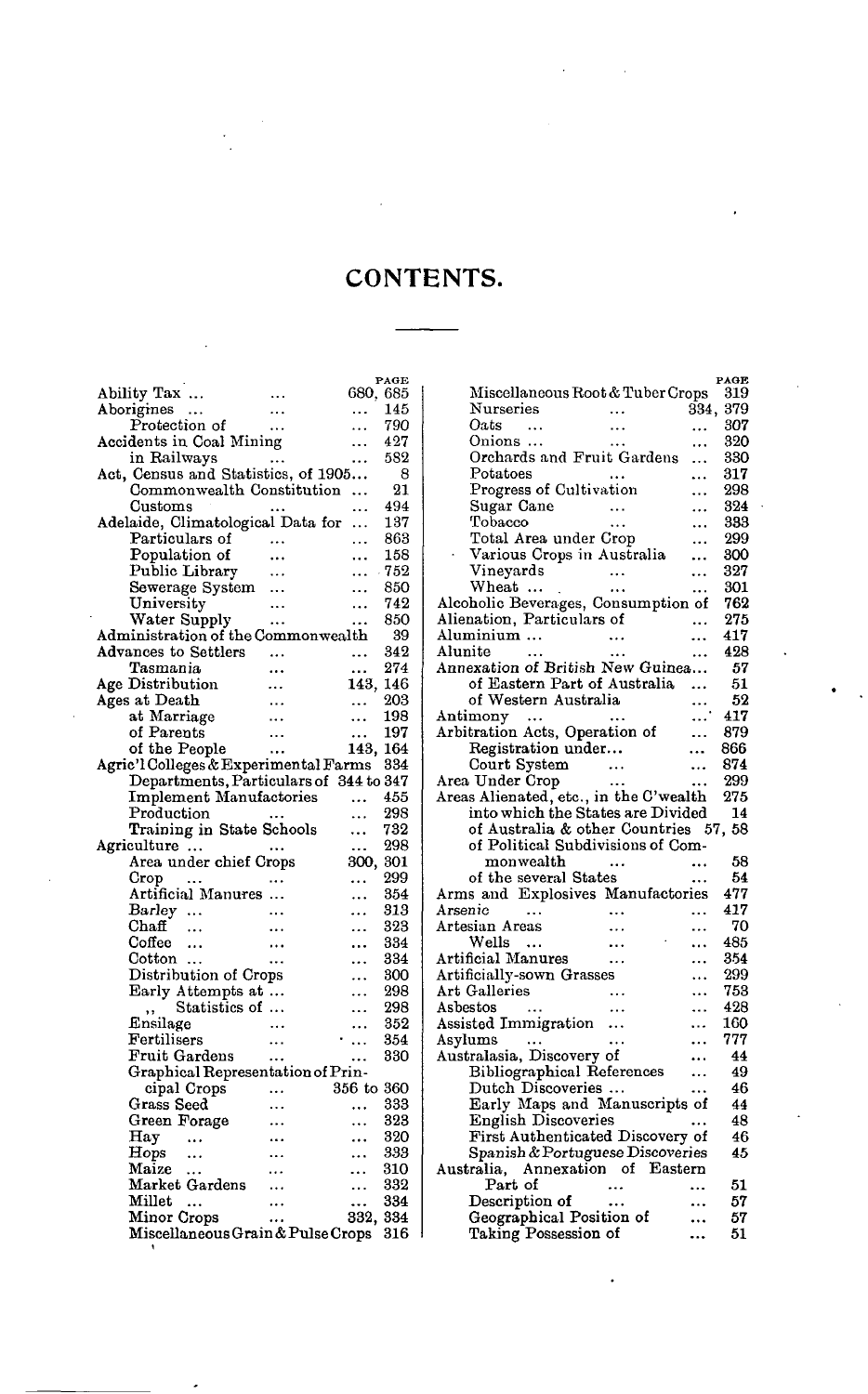|                                                                           | PAGE       |
|---------------------------------------------------------------------------|------------|
| Bacon and Ham, Consumption of<br>                                         | 368        |
| Manufactories<br><br>Production of                                        | 460<br>366 |
| <br>Bank Notes, Duty on                                                   | 675        |
| .<br>Banking<br>$\sim$ $\sim$<br>.                                        | 700        |
| Advances<br><br>.                                                         | 705        |
| Capital Resources of<br>.                                                 | 701        |
| Clearing Houses<br>. <b>.</b><br>.                                        | 705        |
| $\bold{Deposits}$<br><br>                                                 | 704        |
| Facilities<br><br>.                                                       | 700        |
| Legislation<br><br>                                                       | 700        |
| Liabilities and Assets<br>.                                               | 701        |
| Percentage of Coin and Bullion to                                         |            |
| Liabilities at Call<br>.                                                  | 703        |
| Bankruptcies<br>                                                          | 770        |
| Barley<br>                                                                | 313        |
| Area under<br>$\ddotsc$<br>                                               | $^{313}$   |
| 357 to 360<br>Graphs of                                                   |            |
| Malting and other<br><br>Imports and Exports of                           | 313<br>314 |
| .<br>Interstate Trade in                                                  | 315        |
| .<br>Price of<br>$\ddotsc$<br>.                                           | 316        |
| Value of Crop<br><br>                                                     | 314        |
| Yield in various Countries<br>                                            | $^{316}$   |
| Yield of<br>.                                                             | 313        |
| Bark, Imports and Exports of<br>                                          | 385        |
| Barometer, Pressures of, in the several                                   |            |
| 136 to<br>Capitals<br>$\ddotsc$                                           | 141        |
| Barometric Pressures<br>$\ddotsc$<br>                                     | 126        |
| Barton Administration<br>.                                                | 39         |
| Bass, Voyage of Discovery of<br>.                                         | 49         |
| Bee Farming<br>.                                                          | 370        |
|                                                                           | 371        |
|                                                                           | 285        |
| Products, Trade in<br>Beef, Frozen, Exports of<br>Benevolence, Public<br> | 774        |
| Asvlums<br><br>                                                           | 777        |
| Benevolent & Destitute Asylums                                            | 777        |
| Expenditure on Charities<br>.                                             | 790        |
| Hospitals<br>.                                                            | 775        |
| for the Insane<br><br>Industrial Schools                                  | 784<br>779 |
| .<br>Lepers in Lazaret                                                    | 783        |
| <br>Miscellaneous Charitable Institu-                                     |            |
| tions<br><br>.                                                            | 790        |
| Orphanages, etc.<br>                                                      | 779        |
| Protection of Aborigines<br>.                                             | 790        |
| Bills of Exchange, Duty on<br>                                            | 675        |
| of Lading, Duty on<br>.                                                   | 676        |
| Birthplaces of People at Census of 1901                                   | 165        |
| of Persons in Commonwealth<br>                                            | 147        |
| Birth Rates<br>.<br>$\ddotsc$                                             | 193        |
| $_{\rm Births}$                                                           | 192        |
| Comparison with School Attend-                                            |            |
| $\ddotsc$<br>$i$ ance                                                     | 730        |
| Excess of, over Deaths<br>152,                                            | 157        |
| Graphs of<br><br>.                                                        | 212        |
| 195,<br>Illegitimate<br>                                                  | 196<br>194 |
| Masculinity of<br>                                                        | 157        |
| Natural Increase by excess of 152,<br>Percentage of Illegitimate on Total | 196        |
| Summary of                                                                | 211        |
| Biscuit Manufactories                                                     | 463        |
| Bismuth<br>$\ddotsc$                                                      | 417        |
| Blue Books, Origin of<br>.<br>                                            | 1          |
| Board of Trade, Report on Commercial                                      |            |
| Intelligence<br><br>                                                      | 518        |
| Book, Paper, etc., Manufactories<br>.                                     | 476        |

|                                                                                                |           |          | PAGE     |
|------------------------------------------------------------------------------------------------|-----------|----------|----------|
| Boot and Shoe Manufactories                                                                    |           |          | 474      |
| Botanic Distribution of Vegetation of                                                          |           |          |          |
| Australia                                                                                      |           |          | 110      |
| Boundaries of the Colonies, Changing of                                                        |           |          | 54       |
|                                                                                                |           |          |          |
| Bounties, Sugar                                                                                | .         | .        | 325      |
| Braddon Clause, The                                                                            |           |          | 639      |
| Breweries, Particulars of                                                                      |           |          | 468      |
| <b>Bridges</b><br>                                                                             |           |          | 541      |
| Brisbane, Climatological Data for                                                              |           |          | 138      |
| Fire Brigades                                                                                  |           | 715,     | 846      |
| Particulars of                                                                                 |           |          | 863      |
| Population of                                                                                  |           |          | 158      |
|                                                                                                |           |          |          |
| Public Library                                                                                 |           |          | 752      |
| Sir Thomas                                                                                     |           |          | 219      |
| Tramways                                                                                       |           |          | 594      |
| Water Supply                                                                                   |           |          | 844      |
| British Museum Mappamundi                                                                      |           |          | 45       |
| New Guinea, Annexation of                                                                      |           |          | 57       |
| Bronze, Imports and Exports of                                                                 |           | 511,     | 699      |
| Standard Weight and Fineness of                                                                |           |          | 697      |
| Bubonic Plague, Deaths from                                                                    |           |          | 211      |
|                                                                                                |           | $\cdots$ |          |
| Bullion, Imports and Exports of                                                                |           | 511, 699 |          |
| Bureau of Census & Statistics, C'wealth 8, 11                                                  |           |          |          |
| Butter<br>$\ddotsc$                                                                            |           |          | 362, 366 |
| Graphs of Exports of                                                                           |           | $\cdots$ | 296      |
| Trade in                                                                                       | $\ddotsc$ |          | 364      |
| Butter and Cheese, Consumption of                                                              |           |          | -366     |
| Factories                                                                                      |           |          | 362, 460 |
|                                                                                                |           |          |          |
|                                                                                                |           |          |          |
|                                                                                                |           |          |          |
| Cabinet and Billiard Table Mnfs.                                                               |           |          | 479      |
| Cable Services                                                                                 | .         |          | 630      |
| Length of Routes                                                                               |           | .        | 633      |
| Number dealt with                                                                              |           | .        | 632      |
| $\rm\,Rates$                                                                                   |           | .        | 633      |
| Subsidies Paid                                                                                 |           |          | 634      |
| Cadet System                                                                                   |           |          | 894      |
|                                                                                                | .         |          |          |
| Cancer, Deaths from                                                                            |           | 210,     | $^{213}$ |
| Capital Cities of States, Particulars of                                                       |           |          | 863      |
| Punishment                                                                                     |           |          | 765      |
| $\emph{Carnotic}$<br>                                                                          |           |          | 418      |
| Cattle<br>$\cdots$                                                                             |           | .        | 283      |
| Exports of                                                                                     |           | .        | 285      |
| Frozen Beef                                                                                    |           |          | 285      |
| Graph of                                                                                       |           |          | 297      |
|                                                                                                |           |          |          |
| in the Commonwealth                                                                            |           |          | 284      |
| in various Countries                                                                           |           |          | 286      |
| Number of Dairy                                                                                | $\ldots$  |          | 362      |
| Slaughtered in Commonwealth                                                                    |           |          | 285      |
| Value of                                                                                       |           |          | 287      |
| Census and Statistics Act of 1905                                                              |           |          | 8        |
| Part I.—Introductory<br>Part II.—Administration<br>Part III.—The Census<br>Part IV.—Statistics |           |          | 8        |
|                                                                                                |           |          | 9        |
|                                                                                                |           |          | 9        |
|                                                                                                |           |          |          |
|                                                                                                |           |          | 10       |
| Part V.-Miscellaneous                                                                          |           | $\cdots$ | 11       |
| Bureau, Creation of                                                                            |           |          | 8, 11    |
| Devolution to Commonwealth                                                                     |           |          | 8        |
| Census of 1901                                                                                 | .         | 160.     | 164      |
| Ages<br>                                                                                       |           | .        | 164      |
| Birthplaces                                                                                    |           | .        | 165      |
| Conjugal Condition                                                                             |           |          | 175      |
|                                                                                                |           |          |          |
| Occupations                                                                                    |           | .        | 169      |
| Religions                                                                                      |           |          | 172      |
| Census of 1911                                                                                 |           | μ,       | 161      |
| Censuses, Australian                                                                           |           | ٠.       | 161      |
| $_{\rm Chaff}$<br>                                                                             |           |          | 323      |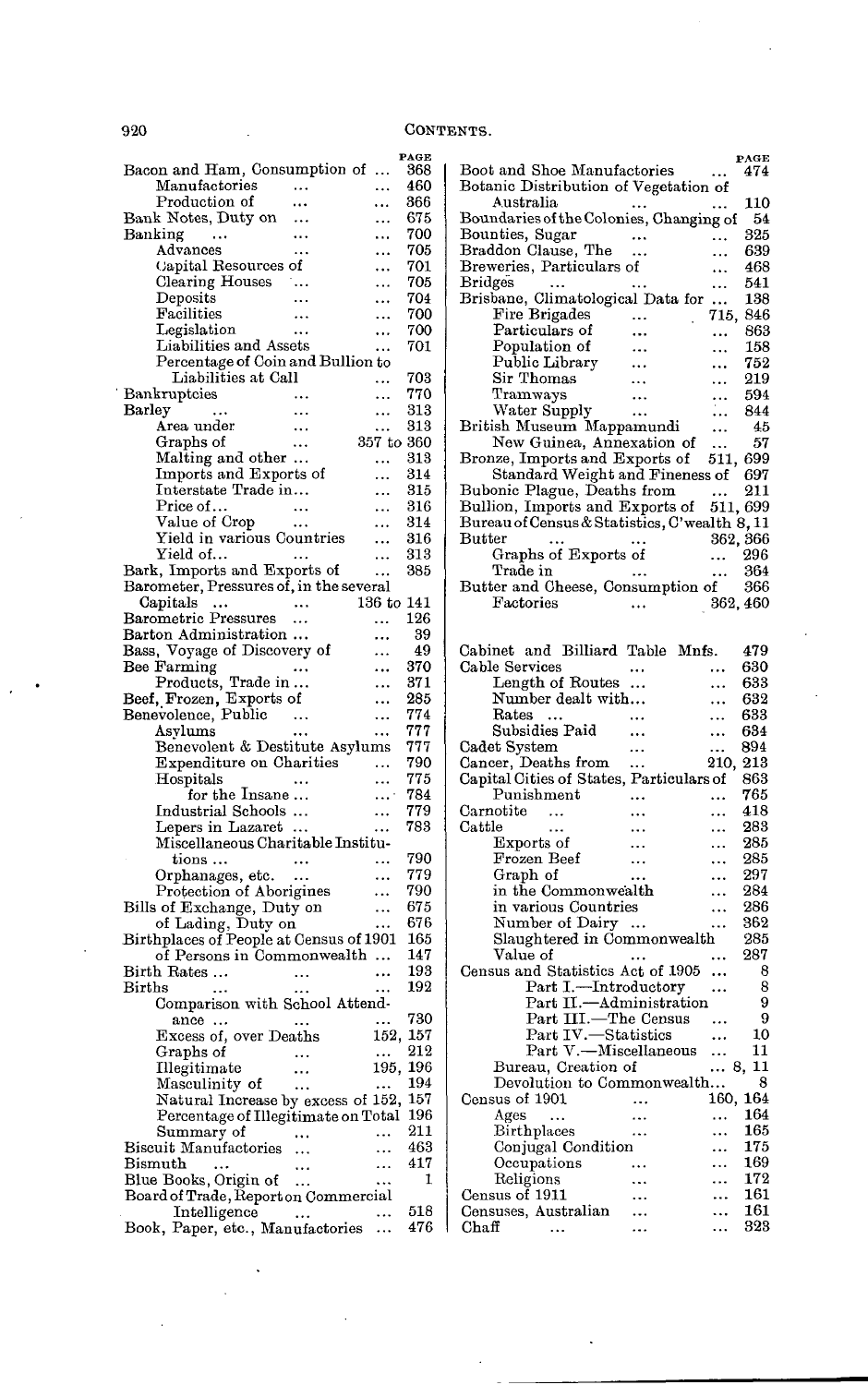|                                                            |                                                           |           |            | PAGE       |
|------------------------------------------------------------|-----------------------------------------------------------|-----------|------------|------------|
| 'Charities (see also Benevolence)                          |                                                           |           | 362 to 366 | 774        |
| <b>Cheese</b><br>Factories                                 |                                                           |           | 362, 460   |            |
| Chromium                                                   |                                                           |           | .          | 417        |
| Cigar and Cigarette Manufactories                          |                                                           |           |            | 470        |
| Cities, Capital, Particulars of                            |                                                           |           | $\ddotsc$  | 863        |
| Civil Courts (see also Courts)                             |                                                           |           |            | 768        |
| Clear Days, Number of, in the several                      |                                                           |           |            |            |
| Capitals<br>Climate, Influences affecting                  |                                                           |           | 136 to 141 |            |
|                                                            |                                                           |           |            | 133        |
| of Australia                                               |                                                           |           |            | 115        |
| Climatological Stations of the C'wlth                      |                                                           |           |            | 116        |
| Tables                                                     | Adelaide                                                  |           |            | 135<br>137 |
|                                                            | Brisbane                                                  |           | <br>.      | 138        |
| Hobart                                                     |                                                           |           | .          | 141        |
|                                                            | Melbourne                                                 |           |            | 140        |
| $_{\rm{Perth}}$                                            |                                                           |           |            | 136        |
| Sydney                                                     |                                                           | .         |            | 139        |
| Closer Settlement, N S.W.                                  |                                                           |           | 225,       | 229        |
| Victoria                                                   |                                                           |           | 241,       | 246        |
| Queensland                                                 |                                                           |           | 251,       | 253        |
|                                                            | South Australia                                           |           | 258,       | 262        |
|                                                            | Western Australia                                         |           | 268.       | 269        |
| Tasmania<br>Clothing and Textile Manufactories             |                                                           | .         | .          | 273<br>473 |
| Clouds, in the several Capitals 136 to 141                 |                                                           |           |            |            |
| Coach and Waggon Manufactories                             |                                                           |           |            | 478        |
| <b>Coal</b>                                                |                                                           |           |            | 419        |
|                                                            | Accidents in Mining                                       |           | .          | 427        |
|                                                            | Distribution of                                           |           | .          | 420        |
| Export of                                                  |                                                           |           |            | 424        |
|                                                            | Persons engaged in Mining                                 |           | .          | 427        |
| Price of                                                   |                                                           |           |            | 425        |
|                                                            | Production of                                             |           |            | 419        |
|                                                            | in various Countries                                      |           |            | 424        |
| Coastal Configuration of C'wealth 59 to 68                 |                                                           |           |            |            |
| ·Cobalt                                                    |                                                           | $\ddotsc$ |            | 418        |
| Coffee, Area under<br>Coin & Bullion, Imports & Exports of |                                                           | .         |            | 334<br>699 |
| Coke                                                       |                                                           |           |            | 427        |
| Colonies, Creation of the                                  |                                                           |           |            | 52, 54     |
|                                                            | Areas of the                                              |           |            | 54         |
| Commerce                                                   | $\cdots$                                                  |           | .          | 492        |
|                                                            | Classification of Imps. & Expts.                          |           |            | 509        |
|                                                            | Commonwealth Legislation                                  |           | .          | 494        |
|                                                            | Trade Development                                         |           | .          | 525        |
|                                                            | Countries of Origin of Imports                            |           |            | 499        |
|                                                            | Direction of Trade                                        |           | .          | 499        |
|                                                            | Effects of Prices on<br>Expt. Trade with various C'ntries |           |            | 513        |
|                                                            | <b>Exports since Federation</b>                           |           |            | 504<br>510 |
|                                                            | to British Possessions                                    |           | <br>       | 507        |
|                                                            | to Foreign Countries                                      |           | .          | 508        |
|                                                            | to United Kingdom                                         |           |            | 506        |
|                                                            | External Trade of variousC'ntries                         |           |            | 514        |
|                                                            | Imp. Trade with various C'ntries                          |           |            | 500        |
|                                                            | Imports according to Country of                           |           |            |            |
|                                                            | ${\rm Shipment}$                                          |           | .          | 500        |
|                                                            | <b>Imports from British Possessions</b>                   |           |            | 502        |
|                                                            | from Foreign Countries                                    |           |            | 503        |
|                                                            | from United Kingdom                                       |           | .          | 501        |
|                                                            | of Dutiable and Free Goods                                |           |            | 522        |
|                                                            | since Federation<br>Method of Recording Imp. & Exp.       |           | .          | 509<br>496 |
|                                                            | Movements of Noble Metals                                 |           | .          | 511        |
|                                                            | Oversea Trade, 1886 to 1906                               |           | .          | 497        |
|                                                            |                                                           |           |            |            |

 $\ddot{\phantom{a}}$ 

| Commerce, Powers of C'wealth in re-                         |           | PAGE           |
|-------------------------------------------------------------|-----------|----------------|
|                                                             |           |                |
| gard to<br>                                                 |           | 492            |
| Rates of Duty<br>$\ldots$                                   | .         | 523            |
| Ratio between Exports & Imports                             |           | 498            |
| Report of the Board of Trade on                             |           |                |
| Commercial Intelligence                                     | $\sim$    | 518            |
| "Special Trade" of variousC'ntries                          |           | 515            |
| Specie & Bullion, Imp. & Exp. of                            |           | 511            |
| Trade of C'wealth since Federat'n                           |           | 509            |
| Trade of the Individual States                              |           |                |
| of the Commonwealth 524 to 527                              |           |                |
| Trade with the United Kingdom                               |           | 516            |
| Val. of Goods Entd. for Consump.                            |           | 523            |
| Commonwealth Administration                                 |           | 39             |
| Bureau of Census and Statistics 8, 11                       | $\cdots$  |                |
|                                                             |           |                |
| Commercial Legislation                                      |           | 494            |
| Constitution Act<br>$\sim$                                  |           | 21             |
| in respect of Statistics                                    |           | 8              |
| Creation of<br>                                             |           | 21             |
| Expenditure                                                 |           | 651            |
| Finance                                                     |           | 638            |
| Legislation<br>                                             |           | 38             |
| Analytic Table of                                           |           | 40             |
| Parliaments                                                 |           | 38             |
| Population                                                  | 148,      | 164            |
| <br>Production, Valuation of                                |           | 917, 918       |
|                                                             |           |                |
| Revenue                                                     | .         | 642            |
| Salaries & Allowances, Taxation of                          |           | 685            |
| Statistician and Staff, Appoint. of                         |           | 11             |
| Statistician's Address to Conf                              |           | 13             |
| Trade since Federation                                      |           | 509            |
| Companies, Financial                                        |           | 706            |
| Life Assurance<br>                                          |           | 709            |
| Pastoral<br>$\ddotsc$                                       |           | 706            |
| Trustees, Executors and Agency                              |           | 706            |
| Confectionery Manufactories                                 |           |                |
|                                                             |           |                |
|                                                             | $\ldots$  | 464            |
| Conference, Štatistical, of 1906, Per-                      |           |                |
| sonnel, etc., of<br>$\ldots$                                |           | 12             |
| Conferences of Statisticians                                |           | $\ldots$ 6, 12 |
| Configuration, Coastal, of the Com-                         |           |                |
| monwealth<br>$\cdots$                                       |           | …59, 68        |
| Conjugal Condition of the People                            | $\ldots$  | 175            |
| Consolidated Revenue Fund, C'wealth                         |           | 642            |
| State<br>$\ldots$<br>                                       |           | 663            |
|                                                             |           | 21             |
| Constitution Act, Commonwealth<br>Chapter I. The Parliament | $\cdots$  | 22             |
|                                                             |           | 30             |
| II. The Executive Govt.                                     |           |                |
|                                                             |           | 30             |
| III. The Judicature<br>IV. Finance and Trade                |           | 32             |
| V. The States                                               | $\ddotsc$ | 35             |
| VI. New States                                              | .         | 36             |
| VII. Miscellaneous                                          |           | 36             |
| VIII. Alteration of the Con-                                |           |                |
| stitution                                                   |           | 37             |
| Schedule<br>$\cdots$                                        |           | 37             |
| Adoption and Enactment of                                   | $\cdots$  | 20             |
| C'wealth, in respect to Statistics                          |           | 8              |
|                                                             |           | 731            |
| Continuation School, Melbourne                              |           | 880            |
| Contract Immigrants, Number of                              |           | 48             |
| Cook, Captain James, Voyages of                             | .         |                |
| Cotton, Area under<br>                                      |           | 334            |
| Copper<br><br>                                              |           | 411            |
| Persons Employed in Mining                                  |           | 413            |
| Price of<br>                                                | .         | 412            |
| Production of                                               |           | 412            |
| World's Production of<br>Copyrights, Particulars of         | . .       | 412<br>910     |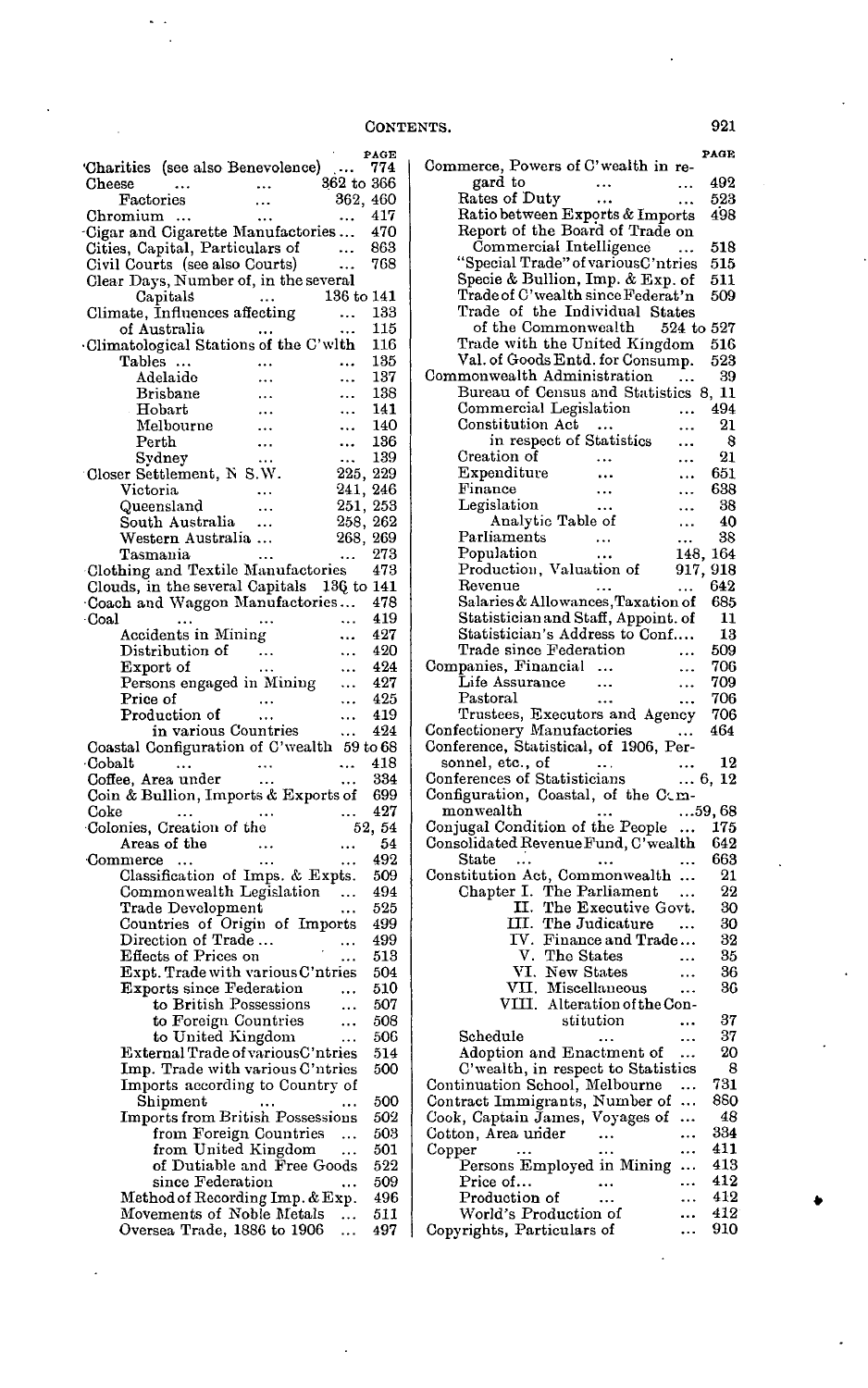|                                         |                      |             | PAGE        |
|-----------------------------------------|----------------------|-------------|-------------|
| Courts, Civil                           |                      |             | 768         |
| High Court                              |                      |             | 771         |
| Lower Courts                            |                      | .           | 768         |
| $\footnotesize$ Probates Granted        |                      | .           | 770         |
| Superior Courts                         |                      |             | 768         |
| Lower (Magistrates')                    |                      | .           | 757         |
| Children's Courts                       |                      | .           | 763         |
| Committals to Sup. Courts               |                      |             | 763         |
| Convictions & Committalsat              |                      |             | 759         |
| Drunkenness Cases                       |                      |             | 761         |
| Persons Charged at                      |                      |             | 758         |
| Powers of Magistrates                   |                      |             | 757         |
| Treatment of First Offenders            |                      |             | 763         |
|                                         | Habitual Offenders   |             | 763         |
| Superior                                |                      |             | 764         |
| Capital Punishment                      |                      |             | 765         |
| Convictions at                          |                      | .           | 764         |
|                                         | for serious Crime at | .           | 765         |
| Creation of the several Colonies        |                      | .           | 52          |
| Crime, Decrease in                      |                      | .           | 760         |
| Crop, Area under                        |                      |             | 299         |
| Crude Birth Rates                       |                      | .           | 193         |
| $\rm{Death}$                            |                      | .           | 201         |
| ,,<br>Marriage,                         |                      |             | 197         |
|                                         |                      |             | 330         |
| Currants, Quantity Dried                |                      |             | 695         |
| Currency<br>$\sim 100$ and $\sim 100$   |                      | .           |             |
| Circulation of Specie                   |                      |             | 699         |
| Decimal Coinage                         |                      |             | 698         |
| Imps. & Expts. of Coin & Bullion        |                      |             | 699         |
| Prices of Silver                        |                      |             | 698         |
| Receipts & Issues of Mints 695 to 697   |                      |             |             |
| Standard Weight and Fineness of         |                      |             |             |
| Coinage                                 |                      |             | 697         |
| Customs Acts                            |                      |             | 494         |
| Revenue                                 |                      |             | 646         |
| Statistics, Categories of Items 15, 509 |                      |             |             |
| and Excise Adjustm'ts, Interstate       |                      |             | 659         |
| Cyclones and Storms                     | $\ddotsc$            |             | 127         |
|                                         |                      |             |             |
|                                         |                      |             |             |
| Dairy Herds                             |                      |             | 362         |
| Dairy Production                        | $\ddot{\phantom{a}}$ | .           | 361         |
| $_{\rm Butter}$                         |                      |             | 362         |
| $\rm{Cheese}$ $\ldots$                  |                      |             | 362         |
| Graphs of                               |                      |             | 296         |
| Milk<br>$\sim$ 100 $\pm$                |                      |             | 362         |
| Dampier, William, Voyages of Dis-       |                      |             |             |
| covery of                               |                      |             | 48          |
| Dauphin Map                             |                      |             | 45          |
| Deakin Administrations, The 39, 40, 792 |                      |             |             |
| Death, Ages at                          |                      | $\ddotsc$   | 203         |
| $\rm\bf Rates$<br>$\ldots$              |                      |             | 200         |
| $\mathbf{Deaths}$<br>$\ddotsc$          |                      |             | 199         |
| Causes of                               |                      |             | 205         |
| Excess of Births over                   |                      |             | 152, 157    |
| from Cancer                             |                      | 210,        | $^{213}$    |
| Phthisis                                |                      |             | 209, 213    |
| Plague                                  |                      |             | 211, 213    |
| Suicide                                 |                      |             | $210,\,213$ |
| Graphs of                               |                      | .           | 213         |
| Index of Mortality                      |                      |             | 203         |
| in Charitable Institutions              | $\cdots$             | 775 et seq, |             |
| in Hospitals for Insane                 |                      | $\ldots$    | 785         |
|                                         |                      |             | 208         |
| Special Causes of                       |                      | .           | 211         |
| Summary of<br>Debt, State Public        |                      |             | 688         |
|                                         |                      |             | 698         |
| Decimal Coinage                         |                      | .           |             |

|                                           |           |            | PAGE       |
|-------------------------------------------|-----------|------------|------------|
| $\mathop{\mathrm{Defence}}$<br>           |           |            | 881        |
| Cadet System                              |           |            | 894        |
| Commonwealth Legislation                  |           |            | 895        |
| Expenditure                               | $\ldots$  | 657, 893   |            |
|                                           |           |            |            |
| Estimated                                 |           |            | 900        |
| of various Countries                      |           |            | 894        |
| General Questions of                      |           |            | 898        |
| Military                                  |           |            | 881        |
| ${\bf Education}$                         |           |            | 902        |
| Strength of Forces                        |           | 887,       | 889        |
| Naval                                     |           |            |            |
|                                           |           |            | 890        |
| Agreement with Brit. Govt.                |           |            | 891        |
| <b>Strength of Forces</b>                 |           |            | 893        |
| New Zealand                               |           |            | 902        |
| Relation to the Empire                    |           |            | 901        |
| Revenue                                   |           |            | 650        |
|                                           |           |            |            |
| Training of Officers                      |           |            | 894        |
| De Quiros, Explorations of                |           |            | 46         |
| Description of Australia                  |           |            | 57         |
| Designs, Particulars of                   |           |            | 911        |
| Dew in the several Capitals               |           | 136 to     | 141        |
|                                           |           |            |            |
| Diamonds<br>$\ddotsc$                     |           |            | 429        |
| Diatomaceous Earth                        |           |            | 428        |
| Dirk Hartog, Voyage of Discovery          |           |            | 46         |
| Discovery of Australasia (see also        |           |            |            |
| Australasia)                              |           |            | 44         |
|                                           |           |            |            |
| Distilleries, Particulars of              |           |            | 469        |
| Dividend Tax                              |           |            | 680        |
| Division of the States into various Areas |           |            | -14        |
| Divorces and Judicial Separations         |           |            | 769        |
|                                           |           |            | 151        |
| Droughts, Effects of, on Population       |           |            |            |
| Drug and Chemical Manufactories           |           |            | 480        |
| ${\rm Drunkenness}$                       |           |            | 761        |
| Consumpt'n of Alcoholic Beverages         |           |            | 762        |
| Dutch Discoveries in Australasia          |           |            | 46         |
|                                           |           |            |            |
|                                           |           |            |            |
|                                           |           |            |            |
| Education (see also Public Instruction)   |           |            | 719        |
| Eggs, Trade in                            | $\cdots$  |            | 369        |
| Elections, Federal, Particulars of        |           | .          | 798        |
| Electric Light and Power Works            |           |            | 481        |
| Tramways (see Tramways)                   |           |            |            |
|                                           |           |            |            |
| Engineering Manufactories                 |           |            | 456        |
| English Discoveries in Australasia        |           |            | 48         |
| Ensilage<br>$\cdots$                      | $\ddotsc$ |            | 352        |
| Evaporation                               |           |            | 118        |
| Amount of, in the several Capi-           |           |            |            |
|                                           |           |            |            |
| tals<br>$\ddotsc$                         |           | 136 to 141 |            |
| <b>Excise Collections</b>                 |           |            | 647        |
| Executive Council, Personnel of the       |           |            | 792        |
| Councillors, Appointment of               |           |            | 793        |
|                                           |           |            | 30         |
| ${\small \bf Government}$                 | $\cdots$  |            |            |
| Expenditure, Commonwealth                 |           | (see       |            |
| also Finance)                             |           |            | 651        |
| State (see also Finance)                  |           |            | 668        |
| Experimental Farms                        |           |            | 334        |
|                                           |           |            |            |
|                                           |           |            |            |
|                                           |           |            |            |
| Factories<br>$\ddotsc$                    |           |            | 434        |
| Apprenticeship in                         |           |            |            |
| Australian                                |           |            | 443        |
| Capital Invested in                       |           |            | 435        |
|                                           |           |            |            |
|                                           |           |            | 443        |
| Child Labour in                           | $\ddotsc$ |            | 442        |
| Classification of                         |           |            | 434, 445   |
|                                           |           |            | 455        |
| Agricultural Implements                   |           |            |            |
| Arms and Explosives<br>Bacon.             |           | .<br>      | 477<br>460 |

ų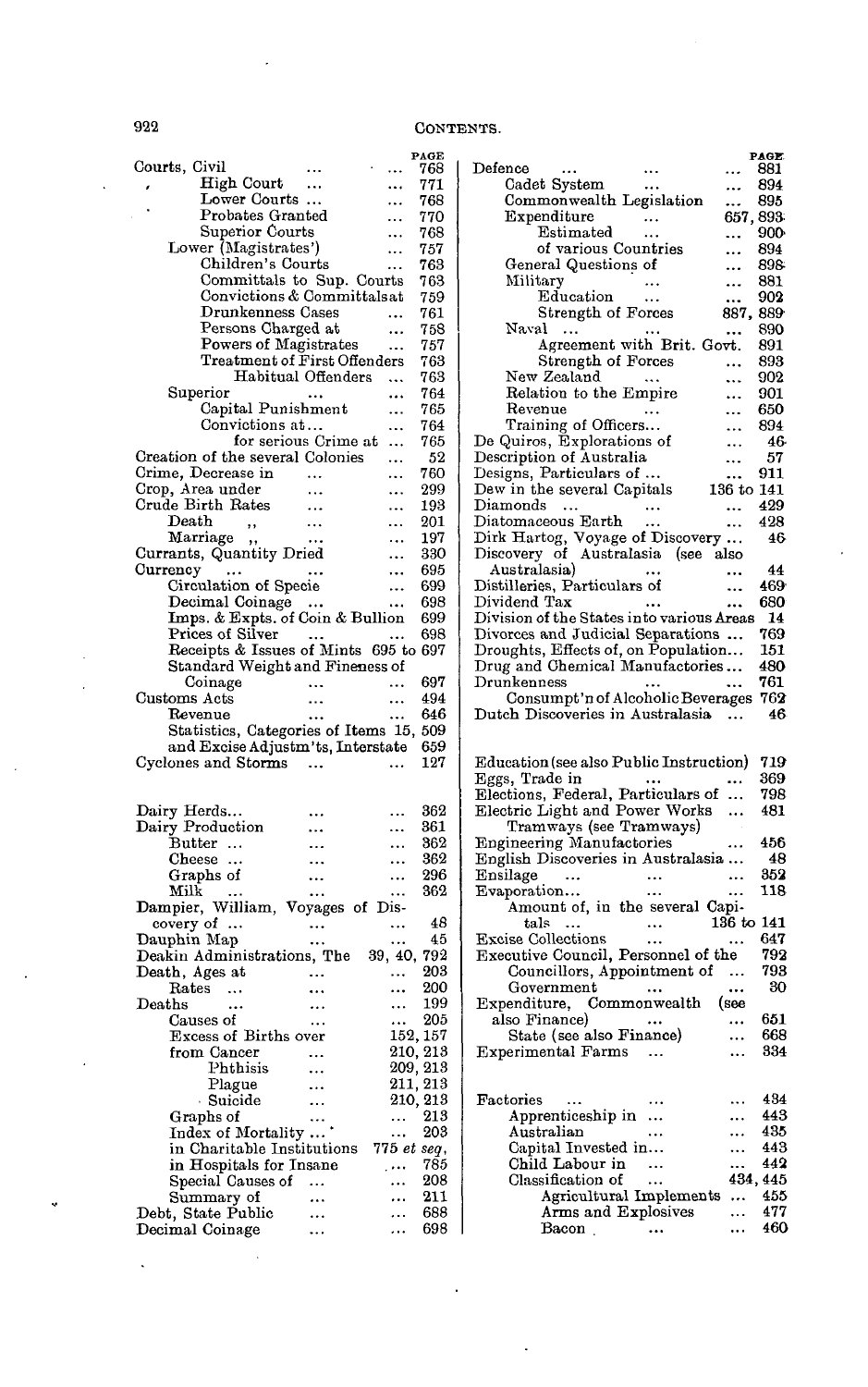|                                                                       |               |           | PAGE |
|-----------------------------------------------------------------------|---------------|-----------|------|
| Factories, Classification of-                                         |               |           |      |
| <b>Biscuit</b>                                                        |               | .         | 463  |
| Books, Paper, etc.                                                    |               |           | 476  |
| Boot and Shoe                                                         |               |           | 474  |
| <b>Breweries</b>                                                      |               | .         | 468  |
| Butter and Cheese                                                     |               | 362, 460  |      |
|                                                                       |               |           |      |
| Cigar and Cigarette                                                   |               |           | 470  |
| Clothing and Textile Fabrics                                          |               |           | 472  |
| Coach and Waggon Building                                             |               |           | 478  |
| Confectionery                                                         |               |           | 464  |
| Distilleries                                                          |               | .         | 469  |
| Drugs and Chemicals                                                   |               |           | 480  |
|                                                                       |               |           |      |
| Electric Light and Power                                              |               |           | 481  |
| Engineering, etc.                                                     |               | .         | 456  |
| Fish Preserving                                                       |               |           | 461  |
| Flour Mills                                                           |               | .         | 465  |
| Food and Drink                                                        |               | .         | 460  |
| Furniture, Bedding, etc.                                              |               |           | 479  |
|                                                                       |               |           |      |
| Hat and Cap                                                           |               |           | 475  |
| Heat, Light and Power                                                 |               |           | 481  |
| Ice and Refrigerating                                                 |               |           | 461  |
| Jam, etc.                                                             | $\ddotsc$     |           | 463  |
| Leather Belting, etc.                                                 |               |           | 482  |
|                                                                       |               |           |      |
| Meat Preserving                                                       |               |           | 461  |
| Metal Working                                                         |               |           | 453  |
| Mining Machinery                                                      |               | .         | 458  |
| Minor Wares                                                           |               | .         | 483  |
| Musical Instruments                                                   |               | and       |      |
|                                                                       |               |           |      |
| Sewing Machines                                                       |               | .         | 477  |
| Oil and Grease                                                        |               | .         | 448  |
| Railway Carriages, etc.                                               |               | .         | 459  |
| Sawmills, etc.                                                        |               | .         | 452  |
|                                                                       |               |           | 478  |
| Ship Building                                                         |               | .         |      |
| Smelting, etc.                                                        |               | .         | 459  |
| Soap and Candle                                                       |               |           | 448  |
| Stone, Glass, etc.                                                    |               |           | 450  |
| Sugar Mills                                                           |               |           | 466  |
|                                                                       |               |           | 468  |
| Sugar Refineries                                                      |               |           |      |
| Surgical and Scientific                                               |               | In-       |      |
| struments                                                             | $\ddotsc$     | .         | 480  |
| Tanning, etc.                                                         |               | .         | 446  |
| Timepieces, Jewellery, etc.                                           |               |           | 481  |
| Tobacco, etc.                                                         |               |           | 470  |
|                                                                       |               | .         |      |
| Vehicles, Saddlery, etc.                                              |               |           | 477  |
| Woodworking, etc.                                                     |               |           | 451  |
| Woollen and Tweed Mills                                               |               |           | 473  |
| Female Employment in                                                  |               | .         | 440  |
| Female Proprietors of                                                 |               | .         | 442  |
|                                                                       |               |           |      |
| Mechanical Power in                                                   |               |           | 436  |
| Number of                                                             | $\sim$ $\sim$ |           | 435  |
| No. of Outworkers connected with                                      |               |           | 438  |
| Persons Employed in                                                   |               | 436,      | 439  |
| Sex Distribution in                                                   |               |           | 439  |
|                                                                       |               |           |      |
| Summary of                                                            | .             | .         | 444  |
| Wages in                                                              | $\ldots$      | $\ddotsc$ | 444  |
| Farmers, Government Loans to                                          |               | $\ddotsc$ | 342  |
|                                                                       |               |           | 361  |
| Farmyard and Dairy Production<br>Farmyard Pr'duct'n, Bacon, Ham, etc. |               |           | 366  |
| Bees                                                                  |               |           | 370  |
|                                                                       |               |           |      |
| Pigs<br>                                                              |               | .         | 366  |
| Poultry                                                               |               | .         | 369  |
| Fauna of Australia                                                    |               | .         | 103  |
| Origin of                                                             |               |           | 109  |
|                                                                       |               |           |      |
| Federal Council                                                       |               |           | 18   |
| Federation<br>$\ddotsc$                                               |               |           | 17   |
| Referendum for                                                        |               |           | 20   |
| Fellmongeries                                                         |               | .         | 446  |
|                                                                       |               |           |      |

|                                                 |                      | PAGE       |
|-------------------------------------------------|----------------------|------------|
| Ferries, Sydney Harbour                         |                      | 591        |
| Fertilisers<br>$\ddots$                         |                      | 354        |
| Finance, Commonwealth                           | .                    | 638        |
| Adjustment of Accounts                          | .                    | 639<br>640 |
| Book-keeping System                             |                      | 639        |
| "Braddon" Clause, The                           |                      | 639        |
| Commonwealth Departments                        | .                    | 642        |
| Consolidated Revenue Fund<br>Customs            |                      | 645        |
| Departs. Transferred to C'wealth                |                      | 638        |
| Disadvantages of Present System                 |                      |            |
| of Book-keeping                                 |                      | 641        |
| Excise<br>                                      | .                    | 647        |
| Expenditure<br>                                 |                      | 651        |
| Attorney-General's Dept.                        | $\cdots$             | 655        |
| Cost of Departments                             | .                    | 653        |
| Defence Department                              |                      | 657        |
| Details of<br>$\sim$ 100 $\pm$                  |                      | 652        |
| <b>External Affairs Department</b>              |                      | 654        |
| Governor-General                                |                      | 653        |
| Home Affairs Department                         |                      | 655        |
| Miscellaneous                                   |                      | 658        |
| on New Works, etc.                              |                      | 652        |
| "Other"                                         |                      | 652        |
| Papua<br>                                       | .                    | 655        |
| Parliament<br>$\ddotsc$                         |                      | 654        |
| Postal Department                               |                      | 657        |
| Trade and Customs Dept.                         |                      | 656        |
| Treasurer's Department                          |                      | 656        |
| Interstate Conferences                          | .                    | 642        |
| Cus. and Excise Adjustments                     |                      | 659        |
| Proposals to Modify Present Sys-                |                      |            |
| tem of Book-keeping<br>Revenue                  |                      | 641<br>642 |
| $\rm Customs \cdot$                             |                      | 646        |
| .<br>$\rm{Defence}$                             |                      | 650        |
| Details of                                      | <br>.                | 644        |
| Excise<br>.                                     |                      | 647        |
| New                                             |                      | 650        |
| Papua                                           |                      | 655.       |
| $\rm {Patents}$<br>.                            |                      | 650        |
| $\rm{Postal}$                                   |                      | 648        |
| Sources of<br>                                  |                      | 645        |
| Surplus<br>                                     |                      | 658        |
| Taxation<br>                                    | 648,                 | 666        |
| Trade Marks, etc.                               | .                    | 650        |
| Surplus Revenue<br>$\cdots$                     |                      | 658        |
| Taxation<br>                                    | 648, 666             |            |
| of Salaries & Allowances                        |                      | 685        |
| Transfer of State Debts                         |                      | 641        |
| Trust Fund                                      |                      | 660        |
| Western Australian Sliding Scale                |                      | 640        |
| Finance, Private                                | .                    | 695        |
| Banking                                         | .                    | 700        |
| Currency<br>Financial Companies                 |                      | 695        |
|                                                 |                      | 706<br>714 |
| Fire Brigades<br><b>Friendly Societies</b><br>. |                      | 716        |
| Insurance                                       | <br>709.             | 714        |
| Life Assurance                                  |                      | 709        |
| Savings Banks                                   |                      | 706        |
| Finance, State<br>.                             |                      | 662        |
| <b>Balances</b><br>                             |                      | 670        |
| Consolidated Revenue                            | $\ddot{\phantom{0}}$ | 663        |
| Expenditure<br>.                                | .                    | 668        |
| Details of<br>                                  |                      | 669        |
| Educational                                     | .                    | 754        |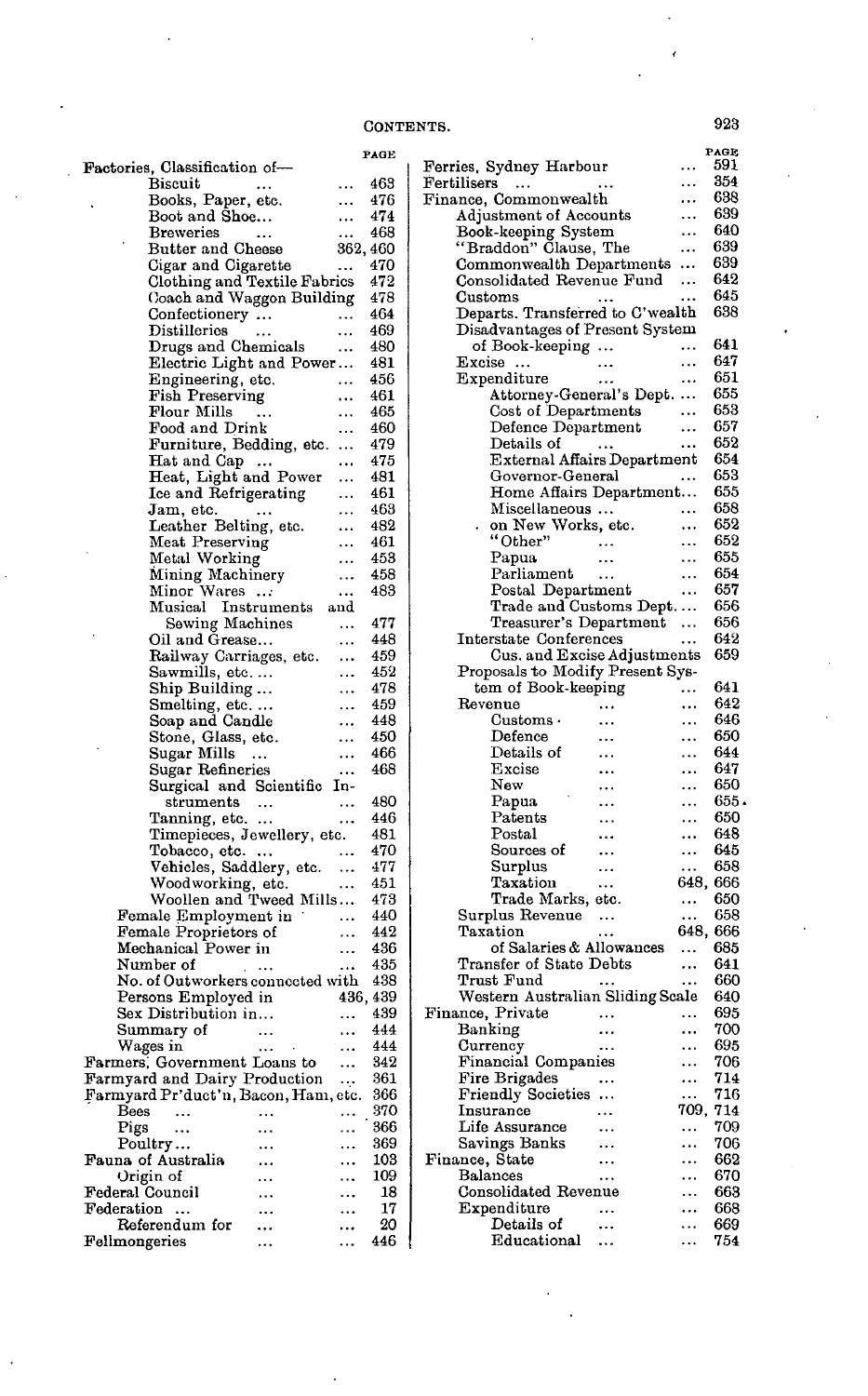l.

## 924  $\qquad \qquad$   $\qquad \qquad$   $\qquad \qquad$  CONTENTS.

| Finance, Expenditure, Heads of             |           |                      | PAGE<br>668 |
|--------------------------------------------|-----------|----------------------|-------------|
| Loan                                       |           |                      | 686         |
| on Charities                               |           |                      | 790         |
| Income Tax                                 |           |                      | 679         |
| Land Tax                                   |           |                      | 676         |
| Loan Funds                                 | .         | $\ddot{\phantom{0}}$ | 686         |
| Probate and Succession Duties              |           |                      | 670         |
| Public Debt                                |           |                      | 688         |
| Revenue                                    | .         | .                    | 663         |
| Details of                                 | .         |                      | 664         |
| $\rm Land$                                 |           |                      | 667         |
| Miscellaneous                              |           | .                    | 668         |
| Net                                        |           |                      | 670         |
| Public Works and Services                  |           |                      | 666         |
| Surplus Commonwealth                       |           |                      | 667         |
| Taxatıon                                   | $\ddotsc$ |                      | 665         |
| Stamp Duties<br>Taxation                   |           |                      | 675         |
|                                            | $\cdots$  | 665,                 | 670         |
| of Commonwealth Salaries<br>and Allowances |           |                      | 685         |
| Trust Funds                                |           |                      | 658         |
| Finance and Trade                          | $\ddotsc$ | .                    | 32          |
| Financial Companies                        |           |                      | 706         |
| Fire Brigades (see also Govt., Local)      |           |                      | 714         |
| Fish, Oversea Trade in                     |           |                      | 392         |
| Preserving Establishments                  |           | <br>396.             | 461         |
| Fisheries, Development of Industry         |           |                      | 394         |
| Experiments and Culture                    |           | $\ddotsc$            | 394         |
| Pisciculture                               |           |                      | 386         |
| $\rm Statistics$                           |           |                      | 387         |
| Flinders, Voyage of Discovery of           |           |                      | 49          |
| Flora of Australia                         | $\ddotsc$ |                      | 109         |
| Flour, Exports of                          |           | 304,                 | 306         |
| Imports of                                 |           |                      | 305         |
| Mills<br>$\ddotsc$                         |           |                      | 465         |
| Food and Drink Manufactories               |           |                      | 460         |
| Forage, Green                              |           |                      | 323         |
| Forestal Industries and Production         |           |                      | 382         |
| $\rm{Forestry}$<br>$\cdots$                |           |                      | 376         |
| Departments                                |           |                      | 377         |
| Sylviculture                               |           | $\ddotsc$            | 377         |
| Uses of Principal Timbers                  |           |                      | 379         |
| Forests<br>.                               |           | .                    | 372         |
| Characteristics of                         |           |                      | 373         |
| Comparisons with other Countries           |           |                      | 373         |
| Distribution of Timber                     |           |                      | 375         |
| $\scriptstyle\rm Extent~of$                |           |                      | 372         |
| Produce of                                 |           |                      | 382         |
| Franchise, Qualifications for              |           | .                    | 795         |
| Fraser, Charles<br>Fremantle Harbour Trust |           | .                    | 262<br>856  |
| Friendly Societies                         | $\ddotsc$ |                      | 716         |
| Funds of                                   | $\ddotsc$ |                      | 718         |
| No. of Socs., Lodges, & Members            |           |                      | 716         |
| Revenue and Expenditure                    |           |                      | 717         |
| Sickness & Death, Payments for             |           |                      | 717         |
| Frozen Beef, Exports of                    |           |                      | 285         |
| Mutton and Lamb, Exports of                |           |                      | 288         |
| Fruit, Area of Gardens                     |           | .                    | 330         |
| Imports and Exports of                     |           |                      | 331         |
| Preserved, Quantity of                     |           |                      | 332         |
| Preserving Manufactories                   |           |                      | 463         |
| Furniture and Bedding Manufactories        |           |                      | 479         |
|                                            |           |                      |             |
|                                            |           |                      |             |
| Gaols                                      |           |                      | 766         |
| Gems and Gem Stones                        |           |                      | 429         |
|                                            |           |                      |             |

| General Government (see also Govt.)                                            | PAGE<br>791     |
|--------------------------------------------------------------------------------|-----------------|
| Geographical Position of Australia                                             | 57              |
| Geology of Australia                                                           | 70              |
| New South Wales<br>                                                            | 73.             |
| Victoria                                                                       | 78<br>83.       |
| Queensland<br><br>South Australia<br>                                          | 89              |
| Western Australia<br>.                                                         | 94              |
| Tasmania<br>                                                                   | 98              |
| Glass Manufactories<br>.                                                       | 450             |
| Globe of Martin Behaim<br>.<br>Gold                                            | 45<br>398       |
| .<br>Amount Paid by Mints for                                                  | 696.            |
| Deposits at Mints<br>                                                          | 695             |
| First Discoveries of<br>                                                       | 398             |
| Imports and Exports of<br>511,                                                 | 699.            |
| Methods of Mining<br><br>Mint Issues of                                        | 402<br>696.     |
| $\cdots$<br><br>Modes of Occurrence of<br>                                     | 405             |
| No. of Persons Engaged in Mining                                               | 407             |
| Production of, 1851 to 1907<br>                                                | 400·            |
| Remarkable Masses of                                                           | 405             |
| Standard Weight and Fineness of                                                | 697             |
| Value of Production of<br><br>World's Production of                            | 401<br>406.     |
| Goldfields, W.A., Water Supply of                                              | 484             |
| Government, Executive<br>$\ddotsc$<br>.                                        | 30 <sup>1</sup> |
| General<br>                                                                    | 791             |
| Appointment of Ministers<br>                                                   | 793             |
| ${\rm Cabinet \,\&\, Executive\,\rm Government}$<br>Constitution of Ministries | 792<br>792      |
| Cost of Parliamentary Governm't                                                | 795             |
| Elections<br>                                                                  | 795             |
| Enactments of the Parliament                                                   | 793             |
| Executive Council, Personnel of                                                | 792.            |
| Federal Parliament<br>No. of Members of Parliament                             | 798.<br>791     |
| Parliaments<br>$\sim$                                                          | 795.            |
| Personnel of Executive Council                                                 | 792.            |
| Powers & Functions of Governor-                                                |                 |
| General and Governors<br>                                                      | 794             |
| Resignation of Ministers<br><br>State Parliaments<br>799 to 802                | 793.            |
| Government, Local<br>                                                          | 803             |
| Capital Cities of the States                                                   | 863.            |
| Early History of<br>$\ddotsc$<br>                                              | 805             |
| 811 to 814<br>Sewerage Systems<br>                                             |                 |
| Systems of<br>$\ldots$<br>New South Wales<br>806 to 821                        | 803             |
| Electric Light Works                                                           | 818             |
| Fire Brigade Boards                                                            | 819             |
| Harbour Trust<br>.                                                             | 820             |
| Municipal Association<br>                                                      | 821             |
| Gas Works<br><br>Revenue and Expenditure                                       | 818<br>810      |
| Water Supply  811 to 818                                                       |                 |
| Victoria<br>821 to 839 <sup>.</sup>                                            |                 |
| Board of Works<br>                                                             | 828             |
| Fire Brigades<br>                                                              | 837             |
| Harbour Trust<br>$\ddot{\phantom{0}}$<br>Revenue and Expenditure               | 838<br>827      |
| Sewerage Systems<br>.                                                          | 834             |
| Water Supply                                                                   | 830, 836        |
| Queensland<br>839 to 846                                                       |                 |
| Fire Brigade<br>$\ddotsc$<br>                                                  | 846             |
| Revenue and Expenditure                                                        | 843             |
| Water Supply                                                                   | 844, 846        |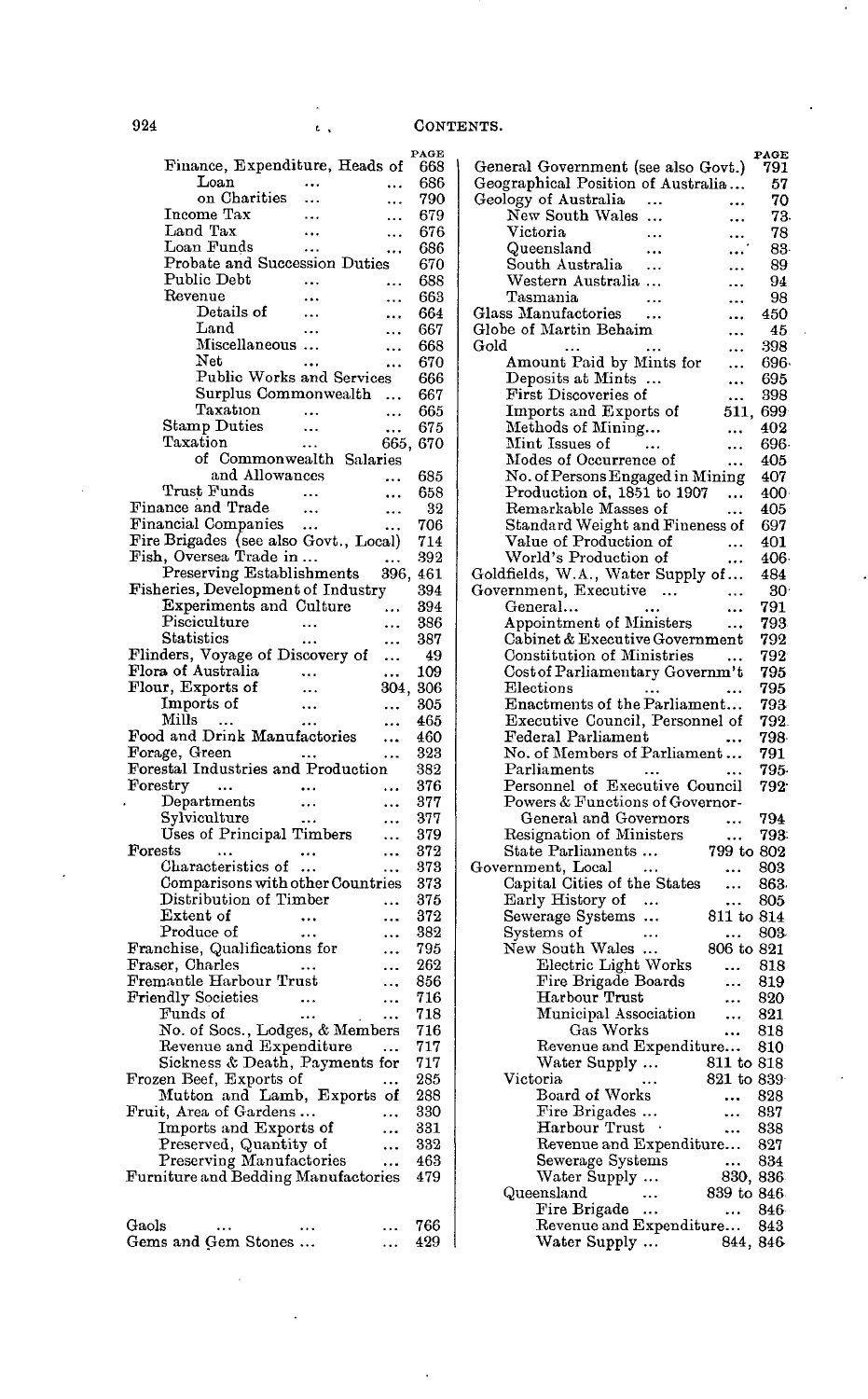|                                                |           |            | PAGE |
|------------------------------------------------|-----------|------------|------|
| Government, Local-                             |           |            |      |
| South Australia                                | $\cdots$  | 846 to 851 |      |
| District Councils                              |           |            | 846  |
| Revenue and Expenditure                        |           |            | 849  |
| Sewerage System                                |           | $\ddotsc$  | 850  |
| Water Supply                                   |           |            | 850  |
| Western Australia                              |           | 851 to 856 |      |
| Boards of Health                               |           |            | 854  |
| Fire Brigades                                  |           |            | 856  |
| Harbour Trust                                  |           | .          | 856  |
| Revenue and Expenditure                        |           |            | 853  |
| Road Districts                                 |           | .          | 854  |
| Water Supply                                   |           | .          | 854  |
| Tasmania                                       |           | 855 to 862 |      |
| Revenue & Expenditure 858, 861                 |           |            |      |
| Sewerage System                                |           | $\ddotsc$  | 862  |
| Water Supply                                   |           | $\ldots$   | 862  |
| Loans to Farmers                               |           | .          | 342  |
| Governors, Powers and Functions of             |           |            | 794  |
| Governors-General of the C'wealth              |           |            | 39   |
| Goyder's Line of Rainfall                      |           | .          | 255  |
| Grapes, Production of                          |           |            | 329  |
| Graphite                                       |           |            | 428  |
| $\sim$ 100 $\pm$<br>Grass Seed, Area under     |           |            | 333  |
| Grasses, Artificially Sown                     |           |            | 299  |
|                                                |           |            |      |
| Green Forage                                   |           | ٠.,        | 323  |
| Area under                                     | .         |            | 323  |
|                                                |           |            |      |
|                                                |           |            |      |
| Hail<br>$\ddotsc$                              |           | .          | 125  |
| Harbour Trust, Fremantle                       |           |            | 856  |
| Melbourne                                      |           | .          | 838  |
| Sydney                                         |           |            | 819  |
| Hat and Cap Manufactories                      |           | .          | 475  |
| Hay                                            |           |            | 320  |
| Area under                                     | $\ddotsc$ |            | 320  |
| Graphs of                                      | $\ddotsc$ | 356 to 360 |      |
| Imports and Exports of                         |           | .          | 322  |
| Interstate Trade in                            |           |            | 323  |
| Value of Crop                                  |           |            | 322  |
| Various Kinds of                               |           | .          | 321  |
| Yield in various Countries                     |           | .          | 323  |
| Yield of                                       |           |            | 321  |
| Heat, Light and Power Works                    |           |            | 481  |
| High Court of Australia                        |           |            | 771  |
| Hives, Bee, Number of                          |           |            | 370  |
| Hobart, Climatological Data for                |           |            | 141  |
| Particulars of                                 |           |            | 863  |
| Population of                                  | $\ddotsc$ |            | 158  |
| Public Library                                 |           |            | 752  |
| Sewerage System                                |           |            | 862  |
| Tramways                                       |           |            | 597  |
| University                                     |           |            | 742  |
| Water Supply                                   |           |            | 862  |
| Honey & Beeswax, Production, etc., of          |           |            | 370  |
| Hops, Area, etc., of                           |           |            | 333  |
| Horses                                         |           |            | 281  |
| Export of                                      |           | ۰.,        | 282  |
| Graph of                                       |           | ٠.,        | 297  |
| in the Commonwealth                            |           |            | 281  |
| in various Countries                           |           |            | 282  |
| Value of, in Commonwealth                      |           |            | 283  |
| Hospitals<br>$\ddots$                          |           |            | 775  |
| for the Insane                                 | .         |            | 784  |
|                                                |           |            | 118  |
| Humidity, Degree of<br>in the several Capitals |           | 136 to 141 |      |
| Hydrology of Australia                         |           |            | 69   |
|                                                |           |            |      |

 $\overline{a}$ 

 $\ddot{\phantom{a}}$  $\ddot{\phantom{a}}$ 

|                                                                        |                     |               | <b>PAGE</b> |
|------------------------------------------------------------------------|---------------------|---------------|-------------|
| Ice and Refrigerating Works                                            |                     |               | 461         |
| $\Xi$ Illegitimacy                                                     | $\ldots$            |               | 195         |
| Immigrants, Contract, Number of                                        |                     |               | 880         |
| Prohibited                                                             | $\cdots$            | .             | 904         |
| Immigration                                                            | $\ldots$            | 153, 157, 160 |             |
| Nationality of Persons admitted                                        |                     |               |             |
| into Commonwealth                                                      |                     |               | 906         |
| Regulation of                                                          |                     |               | 904         |
| Statistics of<br>Income Tax                                            | .                   | .             | 905<br>679  |
| Industrial Arbitration Acts,                                           | $\ddotsc$<br>Regis- |               |             |
| tration under                                                          | .                   |               | 866         |
| Schools                                                                |                     | .             | 779         |
| Unionism and Legislation                                               |                     |               | 864         |
| Infantile Death Rates                                                  |                     |               | 202         |
| Influences affecting Aust. Climate                                     |                     | .             | 133         |
| <b>Insurance Business</b>                                              |                     | 709, 715      |             |
| Iridium<br>$\ddotsc$                                                   |                     |               | 407         |
| Iron<br>$\ddotsc$                                                      | .                   | .             | 416         |
| Ironfoundries                                                          |                     |               | 456         |
| Irrigation                                                             |                     | .             | 484         |
| Plants<br>$\ddotsc$                                                    |                     |               | 489         |
|                                                                        |                     |               |             |
|                                                                        |                     |               |             |
| Jam, etc., Manufactories                                               |                     |               | 463         |
|                                                                        |                     | <br>.         | 331         |
| and Jellies, Trade in<br>Jewellery, etc., Manufactories                |                     | $\ddotsc$     | 481         |
| Judicature                                                             |                     |               | 30          |
| Justice, Public                                                        |                     | .             | 755         |
| Bankruptcies                                                           | $\ddots$            | .             | 770         |
| Capital Punishment                                                     |                     |               | 765         |
| Civil Courts                                                           |                     | $\cdots$      | 768         |
| Cost of Administration of                                              |                     |               | 771         |
| Decrease in Crime                                                      |                     |               | 760         |
| Divorces and Judicial Separations                                      |                     |               | 769         |
| Expenditure on                                                         |                     |               | 772         |
| High Court                                                             |                     |               | 771         |
| Lower (Magistrates') Courts                                            |                     |               | 757         |
| Pœnological Methods in Prisons                                         |                     |               | 767         |
| Police<br>$\ldots$<br>Prisons                                          | $\ddotsc$           | .             | 755<br>766  |
| Probates Granted                                                       | $\ddotsc$           | $\ddotsc$     | 770         |
| Superior Courts                                                        |                     | <br>          | 764         |
|                                                                        |                     |               |             |
|                                                                        |                     |               |             |
| Kerosene Shale                                                         |                     |               | 428         |
|                                                                        |                     |               |             |
|                                                                        |                     |               |             |
| Labour                                                                 |                     |               | 868         |
| Arbitration Court System                                               |                     |               | 874         |
| C'wealth Legislation affecting                                         |                     |               | 879         |
| General Conditions of                                                  |                     | $\ldots$      | 869<br>868  |
| Laws relating to Conditions of<br>Legislation regul'tg., Conditions of |                     |               | 870         |
| Limitation of Hours                                                    |                     |               | 869         |
| Table of Statistics affecting                                          |                     | <br>          | 868         |
| Wages and Terms of Contract 872, 877                                   |                     |               |             |
| Lakes of Australia                                                     | $\cdots$            |               | 70          |
| Lamb, Frozen, Exports of                                               |                     |               | 288         |
| Land Revenue                                                           |                     | .             | 667         |
| Settlement, Progress of                                                |                     | .             | 274         |
| $_{\rm Tax}$<br>                                                       |                     | .             | 676         |
| Tenure and Settlement                                                  |                     |               | 219         |
| Land Areas Alienated, etc., in C'wlth                                  |                     |               | 275         |
| Areas Alienated in N.S.W.                                              |                     | in            |             |
| early years                                                            | ٠.,                 | .             | 221         |

 $\ddot{\phantom{0}}$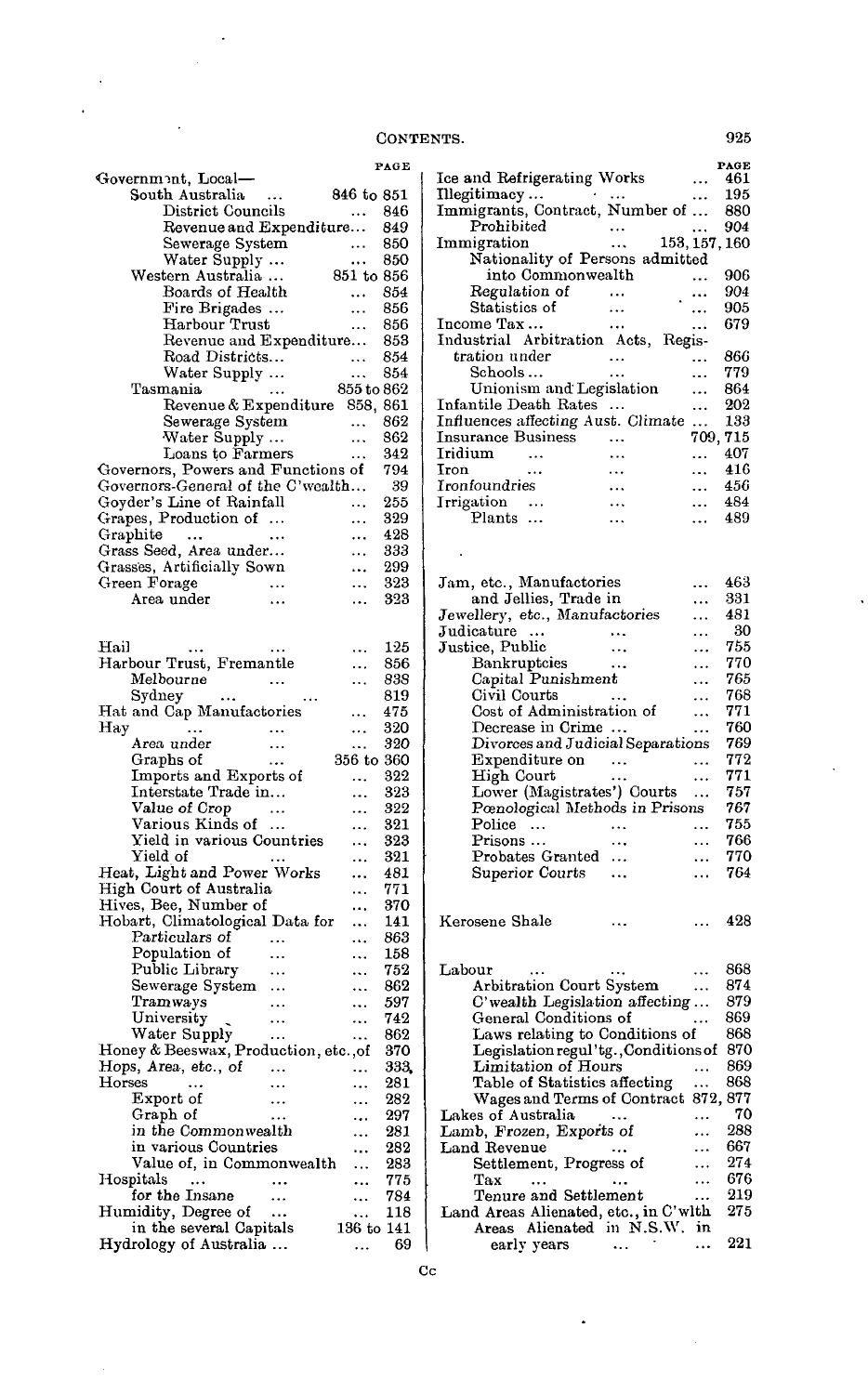| Land                                 |           | PAGE          |
|--------------------------------------|-----------|---------------|
| First Grants in N.S.W.               |           | 219           |
| Land Regulations                     |           | 220           |
| Sales                                |           | 219           |
| Free Grants Abolished                | .         | 220           |
| New South Wales                      |           | 221           |
| Acts in Force                        |           | 222           |
| Administration                       |           | 222           |
| Areas Alienated, etc.                |           | 228           |
| Classification of Holdings           |           | 229           |
| Closer Settlement                    | 225,      | 229           |
| Legislation<br>$\sim$                | .         | 221           |
| Modes of Tenure                      | .         | 222           |
| Summary of Lands                     |           | 230           |
| Victoria                             |           | 231           |
| Acts in Force                        |           | 231           |
| Administr't'n & Classific't'n        |           | 232           |
| Areas Alienated, etc.                | .         | 243           |
| Classification of Holdings           |           | 244           |
| Closer Settlement<br>$\mathcal{L}$   | 241, 246  |               |
| Early Settlement                     | .         | 231           |
| Homestead Associations               | .         | 240           |
| Labour Colonies                      |           | 241           |
| Legislation<br>$\sim$ $\sim$ $\sim$  |           | 231           |
| Mallee Lands                         | $\cdots$  | 238           |
| Modes of Tenure                      |           | 232           |
| Small Improved Holdings              |           | 242           |
| Village Communities                  | .         | 240           |
| Queensland<br>$\ddotsc$              | .         | 246           |
| Acts in Force                        | .         | 246           |
| Administration                       | .         | 247           |
| Areas Alienated, etc.                | .         | 251           |
| Closer Settlement                    | 251,      | 253           |
| Co-operative Settlement              |           | 250           |
| Early Settlement                     | $\ddotsc$ | 246           |
| Legislation<br>$\sim$ 100 $\sim$     | .         | 246           |
| Modes of Tenure                      |           | 247           |
| S. Aust. & Northern Territory        |           | $253^{\circ}$ |
| Administration                       |           | 254           |
| Areas Alienated, etc.                |           | 260           |
| Closer Settlement                    | 258,      | 262           |
| Early Settlement                     |           | 253           |
| Legislation<br>$\sim 100$            |           | 254           |
| Modes of Tenure                      | .         | 255           |
| Northern Territory                   | .         | 260           |
| Western Australia                    |           | 262           |
| Acts in Force                        |           | 263           |
| Administration.                      |           | 263           |
| Areas Alienated, etc.                |           | 269           |
| Classification of Holdings           |           | 270           |
| Closer Settlement                    | 268,      | 269           |
| Early Settlement                     |           | 262           |
| General Provisions of Acts           |           | 267           |
| Legislation<br>$\sim$ $\sim$ $\sim$  |           | 263           |
| Modes of Tenure                      | .         | 263           |
| Tasmania<br>,                        |           | 270           |
| Agricultural Lands                   | .         | 271           |
| Areas Alienated, etc.                |           | 274           |
| Closer Settlement                    | .         | 273           |
| Early Settlement                     | .         | 270           |
| Grazing Leases                       | .         | 272           |
| Legislation<br>                      |           | 270           |
| Occupation Licenses                  | .         | 273           |
| Principal Transactions               | .         | 274           |
| $_{\rm {Lead}}$                      |           | 418           |
| Leather Belting, etc., Manufactories |           | 482           |
| Imports and Exports of               |           | 447           |

 $\overline{\phantom{0}}$ 

| Legislation, C'wlth, Analytic table of<br>40<br>Course of<br>40<br><b>Contractor</b><br>Federal<br>$\sim$ $\sim$<br>17,38<br>Industrial<br>864<br>$\ddots$<br>$\ddotsc$<br>Lepers, Number of, in Lazaret<br>783<br>Libraries<br>752<br><b>Contractor</b><br>$\ddotsc$<br>Life Assurance<br>709<br>.<br>Companies in Commonwealth<br>709<br>Expenses of Management of<br>712<br>$\cdots$<br>Industrial Business in Force 710,<br>711<br>Liabilities and Assets of<br>713<br>$\ddotsc$<br>Ordinary Business in Force<br>710<br>$\ddotsc$<br>Receipts and Expenditure<br>711<br>$\ddotsc$<br>Lightning, Number of days of, in the<br>several Capitals<br>136 to 141<br>$\sim$ $\sim$<br>Live Stock<br>278<br>Cattle<br>283,<br>297<br>$\cdots$<br>Horses<br>281.<br>297<br>$\ddotsc$<br>$Pigs \dots$<br>297,<br>366<br>$\ddotsc$<br>Sheep<br>287,<br>297<br>$\ddotsc$<br>Early Statistics<br>278<br>$\ddotsc$<br>$\mathbf{1}$<br>Loan Expenditure, State<br>686<br>$\ddotsc$<br>Funds, State<br>686<br>$\sim$ $\sim$ $\sim$<br>$\ddotsc$<br>Loans to Farmers<br>342<br>$\ddotsc$<br><br>State, Flotation of<br>690<br>$\ddotsc$<br>Local Government (see Government)<br>803<br>London, Population of<br>158<br>.<br>Lower (Mag's.) Courts (see Courts)<br>757 |  | PAGE |
|------------------------------------------------------------------------------------------------------------------------------------------------------------------------------------------------------------------------------------------------------------------------------------------------------------------------------------------------------------------------------------------------------------------------------------------------------------------------------------------------------------------------------------------------------------------------------------------------------------------------------------------------------------------------------------------------------------------------------------------------------------------------------------------------------------------------------------------------------------------------------------------------------------------------------------------------------------------------------------------------------------------------------------------------------------------------------------------------------------------------------------------------------------------------------------------------------------------------------------------------------------|--|------|
|                                                                                                                                                                                                                                                                                                                                                                                                                                                                                                                                                                                                                                                                                                                                                                                                                                                                                                                                                                                                                                                                                                                                                                                                                                                            |  |      |
|                                                                                                                                                                                                                                                                                                                                                                                                                                                                                                                                                                                                                                                                                                                                                                                                                                                                                                                                                                                                                                                                                                                                                                                                                                                            |  |      |
|                                                                                                                                                                                                                                                                                                                                                                                                                                                                                                                                                                                                                                                                                                                                                                                                                                                                                                                                                                                                                                                                                                                                                                                                                                                            |  |      |
|                                                                                                                                                                                                                                                                                                                                                                                                                                                                                                                                                                                                                                                                                                                                                                                                                                                                                                                                                                                                                                                                                                                                                                                                                                                            |  |      |
|                                                                                                                                                                                                                                                                                                                                                                                                                                                                                                                                                                                                                                                                                                                                                                                                                                                                                                                                                                                                                                                                                                                                                                                                                                                            |  |      |
|                                                                                                                                                                                                                                                                                                                                                                                                                                                                                                                                                                                                                                                                                                                                                                                                                                                                                                                                                                                                                                                                                                                                                                                                                                                            |  |      |
|                                                                                                                                                                                                                                                                                                                                                                                                                                                                                                                                                                                                                                                                                                                                                                                                                                                                                                                                                                                                                                                                                                                                                                                                                                                            |  |      |
|                                                                                                                                                                                                                                                                                                                                                                                                                                                                                                                                                                                                                                                                                                                                                                                                                                                                                                                                                                                                                                                                                                                                                                                                                                                            |  |      |
|                                                                                                                                                                                                                                                                                                                                                                                                                                                                                                                                                                                                                                                                                                                                                                                                                                                                                                                                                                                                                                                                                                                                                                                                                                                            |  |      |
|                                                                                                                                                                                                                                                                                                                                                                                                                                                                                                                                                                                                                                                                                                                                                                                                                                                                                                                                                                                                                                                                                                                                                                                                                                                            |  |      |
|                                                                                                                                                                                                                                                                                                                                                                                                                                                                                                                                                                                                                                                                                                                                                                                                                                                                                                                                                                                                                                                                                                                                                                                                                                                            |  |      |
|                                                                                                                                                                                                                                                                                                                                                                                                                                                                                                                                                                                                                                                                                                                                                                                                                                                                                                                                                                                                                                                                                                                                                                                                                                                            |  |      |
|                                                                                                                                                                                                                                                                                                                                                                                                                                                                                                                                                                                                                                                                                                                                                                                                                                                                                                                                                                                                                                                                                                                                                                                                                                                            |  |      |
|                                                                                                                                                                                                                                                                                                                                                                                                                                                                                                                                                                                                                                                                                                                                                                                                                                                                                                                                                                                                                                                                                                                                                                                                                                                            |  |      |
|                                                                                                                                                                                                                                                                                                                                                                                                                                                                                                                                                                                                                                                                                                                                                                                                                                                                                                                                                                                                                                                                                                                                                                                                                                                            |  |      |
|                                                                                                                                                                                                                                                                                                                                                                                                                                                                                                                                                                                                                                                                                                                                                                                                                                                                                                                                                                                                                                                                                                                                                                                                                                                            |  |      |
|                                                                                                                                                                                                                                                                                                                                                                                                                                                                                                                                                                                                                                                                                                                                                                                                                                                                                                                                                                                                                                                                                                                                                                                                                                                            |  |      |
|                                                                                                                                                                                                                                                                                                                                                                                                                                                                                                                                                                                                                                                                                                                                                                                                                                                                                                                                                                                                                                                                                                                                                                                                                                                            |  |      |
|                                                                                                                                                                                                                                                                                                                                                                                                                                                                                                                                                                                                                                                                                                                                                                                                                                                                                                                                                                                                                                                                                                                                                                                                                                                            |  |      |
|                                                                                                                                                                                                                                                                                                                                                                                                                                                                                                                                                                                                                                                                                                                                                                                                                                                                                                                                                                                                                                                                                                                                                                                                                                                            |  |      |
|                                                                                                                                                                                                                                                                                                                                                                                                                                                                                                                                                                                                                                                                                                                                                                                                                                                                                                                                                                                                                                                                                                                                                                                                                                                            |  |      |
|                                                                                                                                                                                                                                                                                                                                                                                                                                                                                                                                                                                                                                                                                                                                                                                                                                                                                                                                                                                                                                                                                                                                                                                                                                                            |  |      |
|                                                                                                                                                                                                                                                                                                                                                                                                                                                                                                                                                                                                                                                                                                                                                                                                                                                                                                                                                                                                                                                                                                                                                                                                                                                            |  |      |
|                                                                                                                                                                                                                                                                                                                                                                                                                                                                                                                                                                                                                                                                                                                                                                                                                                                                                                                                                                                                                                                                                                                                                                                                                                                            |  |      |
|                                                                                                                                                                                                                                                                                                                                                                                                                                                                                                                                                                                                                                                                                                                                                                                                                                                                                                                                                                                                                                                                                                                                                                                                                                                            |  |      |
|                                                                                                                                                                                                                                                                                                                                                                                                                                                                                                                                                                                                                                                                                                                                                                                                                                                                                                                                                                                                                                                                                                                                                                                                                                                            |  |      |
|                                                                                                                                                                                                                                                                                                                                                                                                                                                                                                                                                                                                                                                                                                                                                                                                                                                                                                                                                                                                                                                                                                                                                                                                                                                            |  |      |
|                                                                                                                                                                                                                                                                                                                                                                                                                                                                                                                                                                                                                                                                                                                                                                                                                                                                                                                                                                                                                                                                                                                                                                                                                                                            |  |      |
|                                                                                                                                                                                                                                                                                                                                                                                                                                                                                                                                                                                                                                                                                                                                                                                                                                                                                                                                                                                                                                                                                                                                                                                                                                                            |  |      |
| Lunacy, Hospitals for the Insane                                                                                                                                                                                                                                                                                                                                                                                                                                                                                                                                                                                                                                                                                                                                                                                                                                                                                                                                                                                                                                                                                                                                                                                                                           |  | 784  |

| 614                                       |
|-------------------------------------------|
| 310                                       |
| 310                                       |
| 356 to<br>360                             |
| 311                                       |
| 312                                       |
| $^{312}$                                  |
| 311                                       |
| 312                                       |
| 310                                       |
| 238<br>.                                  |
| 315<br>.                                  |
| 418                                       |
| 434                                       |
| 354                                       |
| 429                                       |
| 44                                        |
| Marco Polo & de Conti, Explor'ns of<br>44 |
| 332<br>.                                  |
| 198<br>.                                  |
| 750                                       |
| 197<br>$\ddotsc$                          |
| 197                                       |
| 198<br>$\ddotsc$                          |
| 213<br>$\ddotsc$                          |
| 198                                       |
| 198                                       |
| 211<br>.                                  |
| 461<br>.                                  |
| Melbourne & Metrop. Board of Works<br>828 |
| 140<br>$\cdots$                           |
| 714, 837                                  |
| 838                                       |
| 863                                       |
| 158<br>.                                  |
| 752<br>.                                  |
| Manfg. Industies (see also Factories)     |

 $\ddot{\phantom{a}}$ 

 $\cdot$ 

 $\ddot{\phantom{a}}$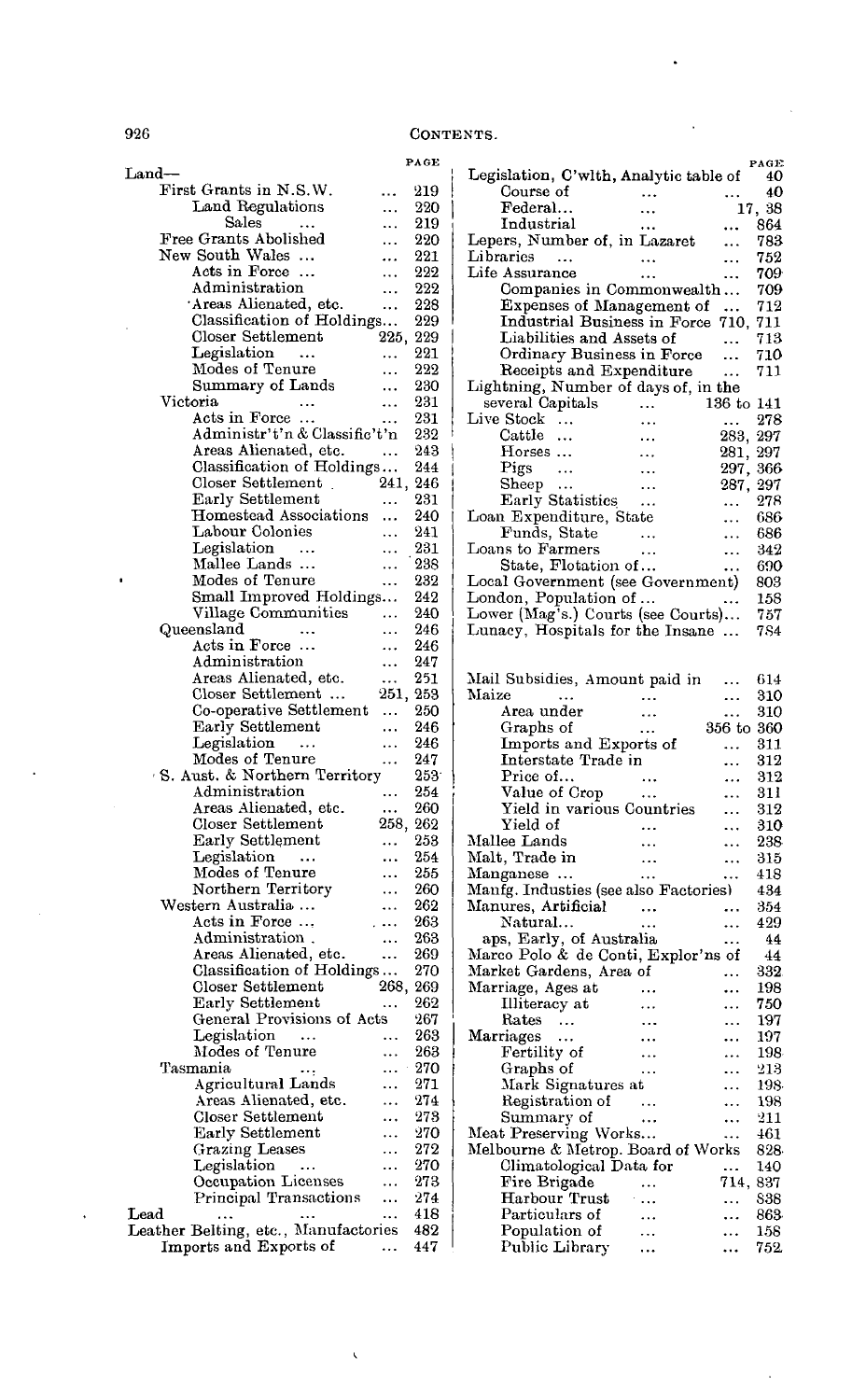|                                                                              |                        |                      | PAGE       |
|------------------------------------------------------------------------------|------------------------|----------------------|------------|
| Melbourne Sewerage System                                                    |                        |                      | 834        |
| Tramways<br>$\frac{1}{2}$ , $\frac{1}{2}$ , $\frac{1}{2}$                    |                        | .                    | 592        |
| University                                                                   |                        |                      | 741        |
| Water Supply                                                                 |                        | .                    | 830        |
| Mercury<br>$\ldots$                                                          |                        | .                    | 418        |
| Metal Manufactures, Imports of                                               |                        | .                    | 458        |
| Working Manufactures<br>Metals                                               |                        |                      | 453<br>398 |
| Meteorological Divisions of Australia                                        | $\ddotsc$              | $\ddotsc$            | 115        |
| Meteorology of Australia                                                     |                        |                      | 115        |
| Military Defence                                                             |                        |                      | 881        |
| Milk                                                                         | $\ddotsc$<br>$\ddotsc$ | .<br>362 to 366      |            |
| Millet, Area under<br>Millet, Area under<br>Mineral Discoveries, Effects of, |                        | $\cdots$             | 334        |
|                                                                              |                        | on                   |            |
| Population                                                                   | $\ddotsc$              | $\ddotsc$            | 150        |
| Oil                                                                          |                        | $\cdots$             | 428        |
| Wealth of Australia                                                          |                        | 397, 430             |            |
| Mines and Mining                                                             |                        |                      | 397        |
| Aluminium                                                                    |                        | .                    | 417        |
| Alunite                                                                      |                        | .                    | 428        |
| Antimony                                                                     |                        | .                    | 417        |
| Arsenic                                                                      |                        | .                    | 417        |
| Asbestos                                                                     |                        | .                    | 428        |
| Bismuth                                                                      |                        | .                    | 417        |
| Carnotite                                                                    | $\cdots$               |                      | 418        |
| Chromium                                                                     | $\cdots$               | .                    | 417        |
| Coal<br>$\ddotsc$                                                            | $\cdots$               | $\cdots$             | 419        |
| Cobalt                                                                       |                        | .                    | 418        |
| Coke<br>$\ddotsc$                                                            | .                      | .                    | 427        |
| Copper                                                                       | $\ddotsc$              |                      | 411        |
| Diamonds                                                                     | .                      |                      | 429        |
| Diatomaceous Earth                                                           |                        |                      | 428        |
| Extent of Mineral Wealth                                                     |                        | 397.                 | 430        |
| Gems and Gem Stones                                                          |                        | .                    | 429        |
| Gold<br>$\ddotsc$                                                            | $\ddotsc$              |                      | 398        |
| Graphite                                                                     | $\ddotsc$              | .                    | 428        |
| Iridium                                                                      |                        | .                    | 407        |
| Iron<br>$\sim$ 100 $\mu$                                                     |                        | .                    | 416        |
| Kerosene Shale                                                               |                        | $\cdots$             | 428        |
| $\rm Lead$<br>$\cdots$                                                       |                        | $\cdots$             | 418        |
| Manganese                                                                    |                        |                      | 418        |
| Mercury                                                                      |                        |                      | 418        |
| Metals                                                                       |                        | .                    | 398        |
| Mineral Oil                                                                  |                        | .                    | 428        |
| Production                                                                   |                        | .                    | 430        |
| Miscellaneous Gems                                                           |                        | .                    | 430        |
| Non-metallic Minerals                                                        |                        | .                    | 419        |
| Osmium<br>Persons Employed in                                                |                        | .                    | 407<br>431 |
| Platinoid Metals                                                             |                        | .                    | 407        |
| Platinum                                                                     |                        | .                    | 407        |
|                                                                              |                        |                      | 429        |
| Precious Opal<br>Salt                                                        |                        | .                    | 429        |
| Sapphires                                                                    |                        | .                    | 429        |
| Silver                                                                       |                        | .<br>.               | 408        |
| Tantalum                                                                     |                        |                      | 418        |
| Tin<br>                                                                      | :<br>                  |                      | 413        |
| Tripolite                                                                    |                        | $\ddot{\phantom{0}}$ | 428        |
| Tungsten                                                                     |                        | .                    | 418        |
| Wages Paid in                                                                |                        | $\ddot{\phantom{0}}$ | 432        |
| Zinc<br>$\sim$ $\sim$ $\sim$                                                 |                        |                      | 415        |
| Mints, Australian                                                            |                        | $\cdots$             | 695        |
| Receipts and Issues of                                                       |                        | 695 to 697           |            |
| Money Orders and Postal Notes                                                |                        |                      | 616        |
| Mortality, Index of                                                          | .                      | $\ddotsc$            | 203        |
| Infantile                                                                    |                        |                      | 202        |
| Mountain Systems of the C'wealth                                             |                        |                      | 69         |

 $\overline{1}$ 

|                                                            |               |                | PAGE       |
|------------------------------------------------------------|---------------|----------------|------------|
| Museums<br>Musical Instruments and Sewing                  |               |                | 752        |
|                                                            |               |                |            |
| Machine Manufactories                                      |               |                | 477        |
| Musters of Population<br>Mutton & Lamb, Frozen, Exports of |               |                | 160<br>288 |
|                                                            |               |                |            |
|                                                            |               |                |            |
| Nationality of Australian Population                       |               |                | 144        |
| of Persons admitted into C'wealth                          |               |                | 906        |
| Natural Manures                                            | $\ddotsc$     |                | 429        |
| Naturalisation                                             |               |                | 180        |
| Census Particulars of                                      |               |                | 182        |
| Certificates Granted<br>Naval Agreement with British Govt. |               |                | 181<br>891 |
| Defence                                                    |               |                | 890        |
| New Guinea, Annexation of                                  |               | .              | 57         |
| New South Wales as Original Colony                         |               |                | 52         |
| Extended Westward                                          |               |                | 52         |
| New Zealand, Separation from N.S.W.                        |               |                | 53         |
| University                                                 | $\ldots$      | 743, 744       |            |
| Nurseries                                                  |               | 334, 379       |            |
|                                                            |               |                | 47         |
|                                                            |               |                |            |
| Oatmeal                                                    |               | $\ddotsc$      | 30S        |
| Oats                                                       |               |                | 307        |
| Area under                                                 |               |                | 307        |
| Graphs of                                                  | .             | 356 to 359     |            |
| Imports and Exports of                                     |               | $\ddotsc$      | 308        |
| Interstate Trade in                                        |               | .              | 309        |
| Price of                                                   | $\ddotsc$     | .              | 309        |
| Value of<br>Yield in various Countries                     |               |                | 308<br>309 |
| Yield of                                                   | $\ddotsc$     | .<br>          | 307        |
| Occupations of the People at Census                        |               |                |            |
| of 1901<br>$\cdots$                                        |               | .              | 169        |
| Oil and Grease Manufactories                               |               | .              | 448        |
| Old Age Pensions                                           |               | .              | 911        |
| Amount paid in Pensions                                    |               | .              | 913        |
| C'wealth Royal Commission                                  |               | .              | 914        |
| Cost of Administration<br>Estimated Cost of C'wlth scheme  |               | .              | 914<br>916 |
| Evidence of Character of App'cant                          |               |                | 913        |
| General                                                    |               |                | 911        |
| Introduction into Australasia                              |               |                | 912        |
| Length of Residence                                        |               |                | 912        |
| Limitations in respect of Income                           |               |                |            |
| and Property                                               | $\sim$ $\sim$ |                | 913        |
| Number of Pensioners                                       |               | .              | 913        |
| Pension Age                                                |               |                | 912        |
| Rates of Pensions<br>Onions                                |               |                | 912        |
| Interstate Trade in                                        |               |                | 319<br>320 |
| Opals                                                      |               | $\ddotsc$<br>. | 429        |
| Orchards and Fruit Gardens                                 |               |                | 330        |
| Area under                                                 |               |                | 330        |
| Orography<br>$\ddotsc$                                     | .             | .              | 68         |
| Orphanages, etc.                                           |               |                | 779        |
| $O s$ mium<br>.                                            | .             | $\ddotsc$      | 407        |
| Oyster Fisheries                                           | .             | .              | 386        |
|                                                            |               |                |            |
| Paper and Printing Manufactories                           |               |                | 476        |
| Papua, Annexation of                                       | $\ddotsc$     |                | 57         |
| Revenue and Expenditure of                                 |               |                | 655        |
| Parliament, Allowance to Members of                        |               |                | 796        |
| $\rm Federal \dots$                                        | $\ddots$      | 22,            | 798        |

l,

Ź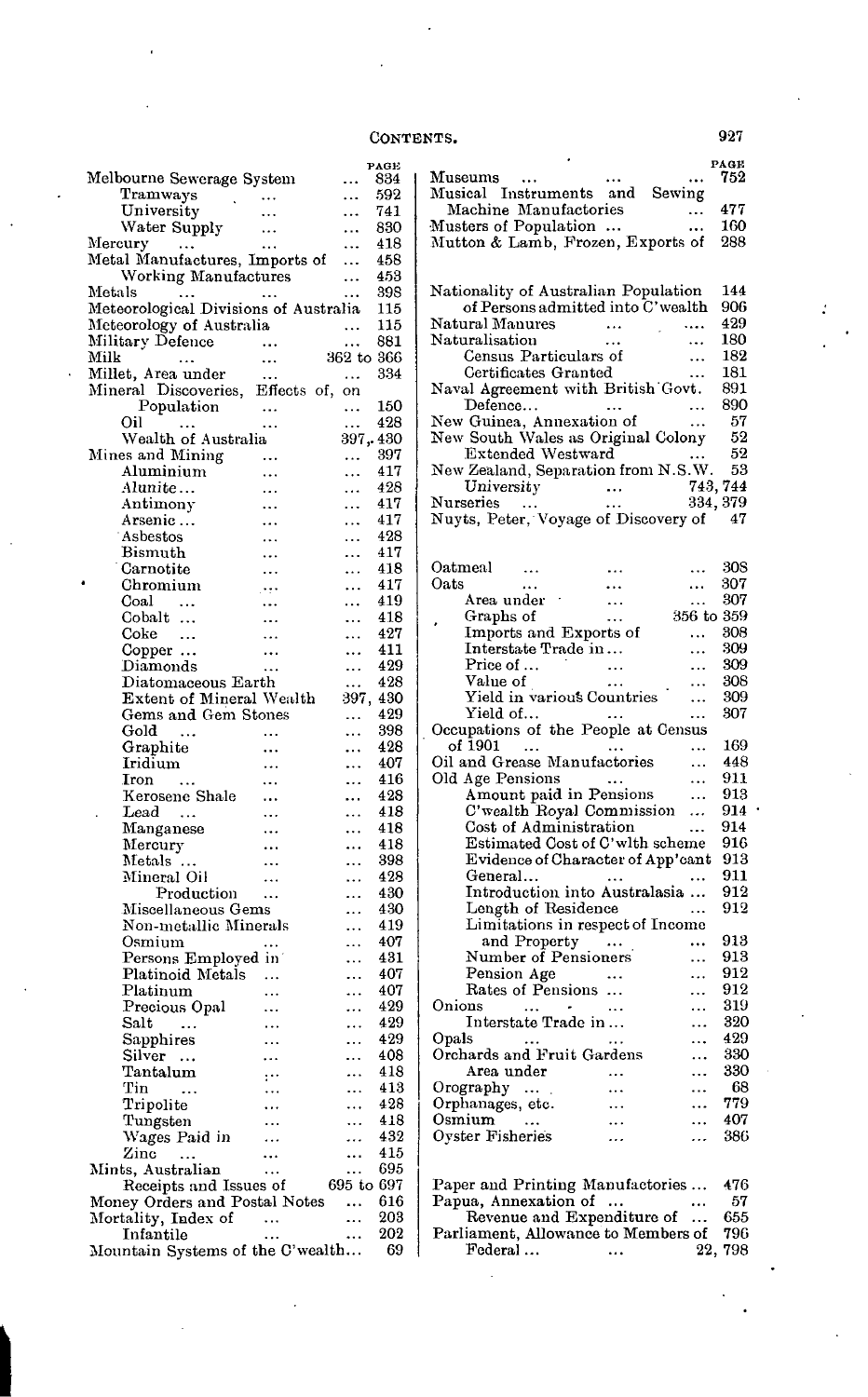|                                                            | PAGE                    |
|------------------------------------------------------------|-------------------------|
| Parliament, No. of Members in                              | 791, 796                |
| Qualification for Franchise                                | 795<br>                 |
| for Membership                                             | 795<br>                 |
| $_{\rm State}$<br>                                         | 799 to 802              |
| and Elections<br>.                                         | 795<br>                 |
| Parliaments, Commonwealth                                  | 38<br><br>791,          |
| of Australia, Members of<br>Pastoral Companies             | 795<br>706<br>          |
| Production<br>                                             | 278<br>                 |
| Graphs of<br>                                              | 294<br>                 |
| Products, Net Exports of                                   | 280<br>                 |
| Patents, Particulars of                                    | 907<br>                 |
| Revenue                                                    | 650<br>                 |
| Pearl-shelling                                             | 387<br>                 |
| Pelsart, Francis, Voyage of Discovery of                   | 47                      |
| Pensions, Old Age (see also Old Age                        |                         |
| Pensions)<br><br>Perth, Climatological Data for            | 911<br>$\ddotsc$<br>136 |
| Fire Brigade                                               | <br>856<br>.            |
| Particulars of<br>$\ddotsc$                                | 863<br>                 |
| Population of                                              | 158<br>                 |
| Public Library                                             | 752<br>.                |
| Tramways                                                   | 596<br>                 |
| Water Supply                                               | 854<br>                 |
| Phthisis, Deaths from<br>                                  | 209,213                 |
| Plague, Deaths from                                        | 211,213                 |
| Plantations, Particulars of                                | 379<br>                 |
| Plants represented in Australia<br>Platinum                | 114<br>.                |
| Pig Products, Trade in                                     | 407<br>.<br>367         |
| Pigs                                                       | <br>366<br>.            |
| Graphs of                                                  | 297<br>.                |
| Pinnaroo Railway Land Act                                  | 259<br>                 |
| Pisciculture                                               | 386<br>.                |
| Pœnological Methods in Prisons                             | 767<br>                 |
| $_{\rm Police}$                                            | 755<br>.                |
| Cost of Forces                                             | 757<br>.                |
| Duties of                                                  | 756<br>.                |
| Strength of Forces                                         | 755<br>.<br>142         |
| Population<br><br>Aboriginal                               | .<br>145<br>.           |
| <br>Age Distribution of                                    | ø<br>143,<br>146        |
| Assisted Immigration                                       | 160                     |
| Australian, from earliest dates 149, 162                   |                         |
| Masculinity of                                             | 143, 146                |
| Special Characteristics of                                 | 142                     |
| Birthplaces of<br>$\sim$ 100 $\mu$                         | 147                     |
| Commonwealth, Distribution and                             |                         |
| Fluctuation of<br>$\sim$ .<br>in 1901. (See also Census of | 148                     |
| 1901)                                                      | 164                     |
|                                                            | 156                     |
| Density of, in various Countries<br>Education of the       | 748                     |
| Graphical Representation of                                | 189                     |
| Growth of $148, 150, 152,$                                 | 189                     |
| Illiteracy of the<br>$\ddotsc$                             | 748                     |
| in various Capitals and States                             | 158                     |
| Influences affecting Growth and                            |                         |
| Distribution of<br>$\ddotsc$                               | 150                     |
| Musters of<br>Natural Increase of                          | 160<br><br>152,<br>157  |
| Net Immigration of                                         | 157<br>154.             |
| Number at Dependent, Support-                              |                         |
| ing and Old Ages                                           | 146<br>                 |
| of Principal Towns in Australasia                          | 159                     |
| Race and Nationality of                                    | 145<br>                 |
| Summary of<br>                                             | 149, 162                |

|                                                      |           |                | <b>PAGE</b> |
|------------------------------------------------------|-----------|----------------|-------------|
| Population, Total Increase in various                |           |                |             |
| Countries                                            | $\ldots$  |                | 155         |
| Urban                                                |           | .              | 158         |
| Variations of                                        |           |                | 157         |
| Portuguese Discoveries in Austral'sia                |           |                | 45          |
| Postal Department                                    |           |                | 598         |
| Dead-Letter Office                                   |           |                | 622         |
| Development of Postal Services                       |           |                | 598         |
| Expenditure of<br>Expenditure of<br>Gross Revenue of |           |                | 626         |
|                                                      |           | 624, 626,      | 648         |
| Mail Miles Travelled                                 |           |                | 624         |
| Mail Subsidies                                       |           | .              | 614         |
| Matter Dealt with                                    |           |                | 602         |
| Money Orders & Postal Notes                          |           |                | 616         |
| Number of Employés                                   |           | .              | 624         |
| Number of Offices                                    |           |                | 623         |
| Ocean Mail Services<br>Postal Facilities             |           |                | 609         |
| Postal Lines                                         |           |                | 608         |
| Postal Notes                                         |           | .              | 624         |
|                                                      |           |                | 616         |
| Rates of Postage<br>Receiving Offices                | $\ddotsc$ | .              | 608<br>623  |
|                                                      |           |                | 609         |
| Registered Letters<br>Revenue                        |           | <br>624,       | 648         |
| Time occupied in Transmission                        |           |                |             |
| of Foreign Mails                                     |           | .              | 614         |
| Value Payable Post                                   |           |                | 622         |
| Postal Notes                                         |           | .              | 616         |
| Posts, Telegraphs and Telephones                     |           |                | 598         |
| $\rm Potatoes$<br>$\sim$ 144                         |           | .              | 317         |
| Area under                                           |           |                | 317         |
| Imports and Exports of                               |           | <br>.          | 318         |
| Interstate Trade in                                  |           | .              | $^{318}$    |
| Value of Crop                                        |           | .              | 318         |
| Yield in various Countries                           |           |                | 319         |
| ${\bf Y}$ ield of $$                                 |           |                | 317         |
| Poultry Farming                                      |           | .              | 369         |
| Products, Trade in                                   |           | .              | 369         |
| Prisoners in Gaols                                   |           | .              | 766         |
| Prisons<br>$\ddotsc$                                 |           | .              | 766         |
| Pœnological Methods in                               |           |                | 767         |
| Private Finance (See also Finance)                   |           |                | 695         |
| Schools (See also Schools)                           |           |                | 737         |
| Probate and Succession Duties                        |           |                | 670         |
| Probates and Letters of Adminis-                     |           |                |             |
| tration Granted                                      |           |                | 770         |
| Production, Agricultural                             |           |                | 298         |
| C'wealth, Valuation of                               |           | 917,           | 918         |
| Farmyard and Dairy                                   |           |                | 361         |
| Mineral                                              |           | .              | 430         |
| $\rm Pastoral$                                       |           |                | $^{278}$    |
| Promissory Notes, Duty on                            |           |                | 675         |
| Pub. Benevolence (see also Benevolence)              |           |                | 774         |
| Public Debt, State                                   | $\ldots$  |                | 688         |
| Dates of Maturity                                    |           | .              | 692.        |
| Flotation of Loans                                   |           |                | 690         |
| London Prices of Aust. Stocks                        |           |                | 694         |
| Nature of Securities                                 |           |                | 689         |
| Rates of Interest                                    |           |                | 691         |
| Sinking Fund                                         |           |                | 693         |
| Public Instruction                                   | .         |                | 719         |
| Agricultural Colleges, etc.                          |           |                | 334         |
| Training                                             | $\ldots$  | .              | 732         |
| Art Galleries                                        | .         | .              | 753         |
| Diffusion of Education                               |           | $\epsilon$<br> | 74S         |
| Early History of Primary Educa-                      |           |                |             |
| $\text{tion}$                                        | $\ldots$  | 719 to 729     |             |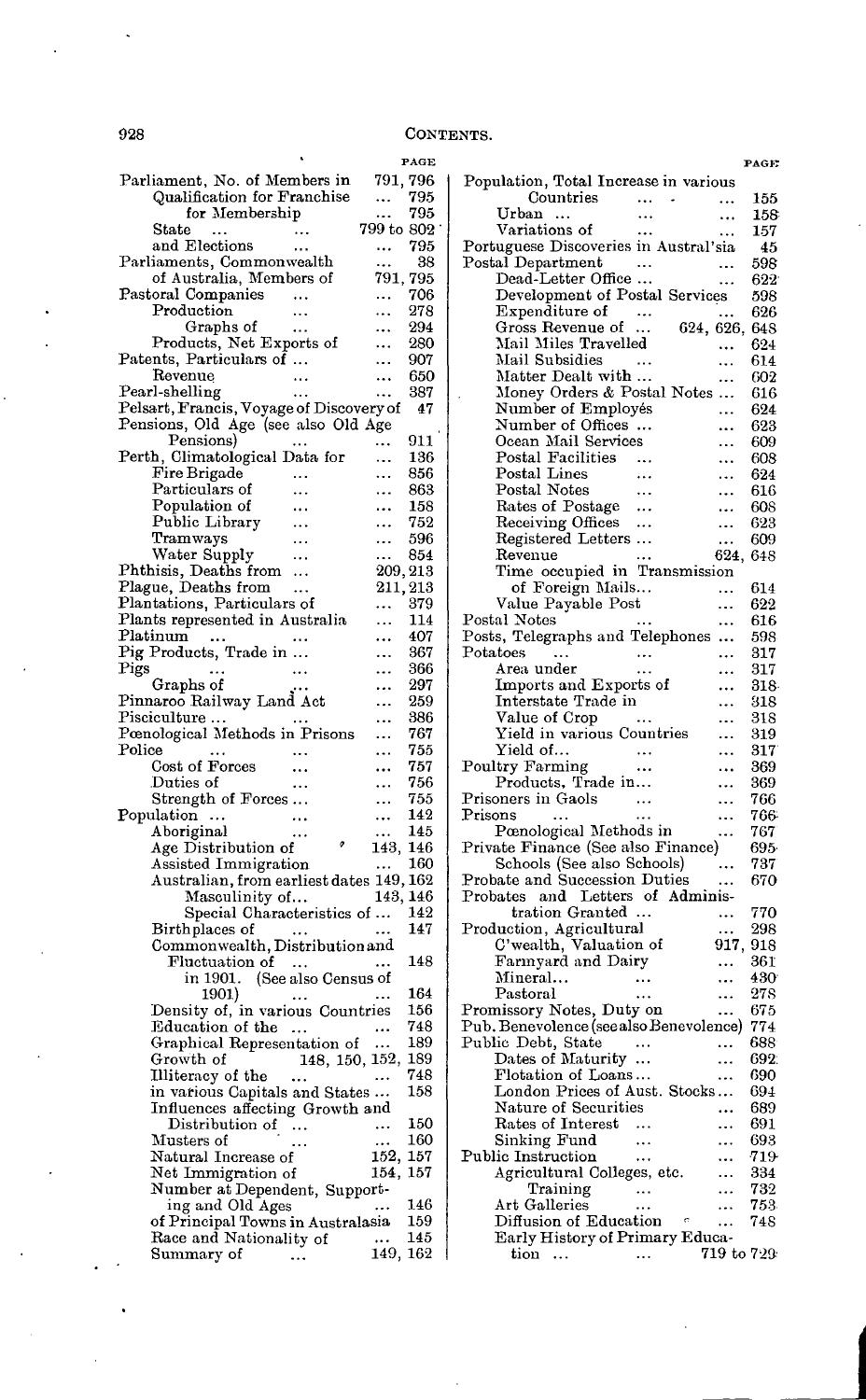|                                           |           | <b>PAGE</b> |
|-------------------------------------------|-----------|-------------|
| Population-                               |           |             |
| <b>Education at Census Periods</b>        |           | 748         |
| of Children                               |           | 749         |
| of the Population                         | .         | 748         |
| Expenditure on<br>$\sim$ $\sim$           | $\ddotsc$ | 754         |
| <b>Experimental Farms</b>                 |           | 334         |
| Libraries<br>$\ddotsc$                    | $\ddotsc$ | 752         |
| Miscellaneous<br>$\ddotsc$                |           | 751         |
| Museums                                   |           | 752         |
| Private Schools (see also Schools)        |           | 737         |
| Scientific Societies                      |           | 751         |
| State Schools (see also Schools)          |           | $-729$      |
| Technical Education                       |           | 745         |
| Training Colleges                         | $\ddotsc$ | 733         |
| Universities<br>$\cdots$<br>$\sim$ $\sim$ |           | 739         |
| Public Justice (see also Justice)         |           | 755         |
| Queensland, Separation from N.S.W.        |           | 53          |

Race and Nationality of Population 144<br>Railways ... ... ... 551 ... ... ... 551<br>1580 ... ... 582 Accidents on ... ... 582<br>Administration and Control of... 564 Administration and Control of... 564<br>Average Mileage worked ... 553 Average Mileage worked Classification of Lines according<br>to Gauge ... ... to Gauge ... ... 555<br>baching Traffic ... ... 574 Coaching Traffic ... ... 574<br>Communication in the C'wealth 551 Communication in the C'wealth  $551$ <br>Cost of Construction & Equipment 569 Cost of Construction & Equipment 569<br>Facilities in different States ... 557 Facilities in different States ... 557<br>Goods and Live Stock Traffic ... 575 Goods and Live Stock Traffic ... Graphical Representation of 583 to 588<br>Guaranteed ... 568 Guaranteed ... ... 568<br>History of Construction ... 557 History of Construction Int. payable on Loan Expenditure 580 returned on Capl. Expendit're 579<br>rstate Communication ... 555 Interstate Communication ... 555<br>Length and Gauge in each State 561 Length and Gauge in each State 561<br>Lines under Construction ... 566 Lines under Construction ... Mileage of State-owned and Private<br>Lines... ... ... ... ... Lines... ... ... ... 556<br>ileage Open for Traffic ... 552 Mileage Open for Traffic ... 552<br>Net Revenue ... ... 578 Net Revenue ... ... 578<br>Non-conformity of Gauge ... 554 Non-conformity of Gauge ... 554<br>Number of Employés ... 581 Number of Employés ... 581<br>of Passenger Journeys ... 554 of Passenger Journeys ... 554<br>rate ... ... ... 567 Private... ... ... 567<br>Proposed New Lines ... 566 Proposed New Lines<br>Revenue ...  $\begin{array}{ll}\n... & 572,573 \\
\text{se} & ... & 581\n\end{array}$ Rolling Stock in use ... Tonnage of Goods and Live Stock carried ... ... 554<br>
exain Miles run ... ... 553 Train Miles run ... ... ... 553<br>Unification of Gauge .... 555 Unification of Gauge ... Working Expenses... 572, 575 to 578 Rainfall ... ... ... 119 at Austral' n Capitals, 1840 to 1906 122<br>Determination of ... . . . . . . . 119 Determination of ...  $\cdots$  ... Distribution of Average Annual 121<br>in the several Capitals 136 to 141 in the several Capitals 136 to 141<br>Tables of ... ... 121 Tables of ... ... 121<br>Time of ... ... ... 120 Time of... Rainfalls and Temperatures, Comparisons of ... ... 134<br>eavy ... ... ... 123 Heavy ... ... ... ... ...

|                                         | <b>PAGE</b> |
|-----------------------------------------|-------------|
| Raisins and Currants, Quantity Dried    | 330         |
| Receipts, Duty on<br>$\cdots$<br>       | 676         |
| Referendum, Federal<br>$\ddotsc$<br>    | 20          |
| Registrars-General, Statistical Func-   |             |
| $\text{tions of}$                       | -2          |
| Reid-McLean Administration<br>$\ddotsc$ | 39          |
| Religions of People at Census of 1901   | 172         |
| Report of Board of Trade on Com-        |             |
| mercial Intelligence<br>$\ddotsc$       | 518         |
| Responsible Government, Granting of     | - 2         |
| Revenue, C'wealth (see also Finance)    | 642         |
| State (see also Finance)<br>.           | 663         |
| Rivers of the Commonwealth<br>$\ddotsc$ | 69          |
| Roads and Bridges<br>$\ddotsc$          | 541         |
| Expenditure on<br>$\ddotsc$             | 542         |
| Robertson's Land Acts<br>$\ddotsc$      | 221         |
| Rolling Stock Workshops<br>$\ddotsc$    | 459         |
| of Railways<br>                         | 581         |
| Root Crops, Miscellaneous<br>.          | 319         |
| Royal Proclamation, The<br>             | - 38        |
|                                         |             |

| Saddlery and Harness Manufactories | 477      |
|------------------------------------|----------|
| $_{\rm Salt}$                      | 429      |
| Sandalwood, Exports of<br>         | 385      |
| Sapphires<br>$\sim 100$<br>.       | 429      |
| Savings Banks<br>.                 | 706      |
| Amount of Deposits in<br>          | 707      |
| Number of Depositors in<br>        | 707      |
| Transactions in<br>                | 709      |
| Sawmills, Particulars of<br>.      | 452      |
| Schools, Private<br>$\ddotsc$<br>. | 737      |
| Attendance at<br><br>              | 737      |
| Defects in Returns of<br>.         | 738      |
| Enrolment in<br>.                  | 737      |
| Expenditure on<br><br>.            | 738      |
| Growth of<br>.                     | 737      |
| Number of Teachers in<br>.         | 737      |
| Schools, State<br>.                | 729      |
| Agricultural Training in<br>.      | 732      |
| Attendance at<br>                  | 729      |
| Centralisation of<br>.<br>         | 731      |
| Comparison of Births and School    |          |
| Attendance                         | 730      |
| Enrolment in<br>.                  | 729      |
| Expenditure on<br><br>.            | 736      |
| Higher<br>                         | 731      |
| Number of<br>.<br>                 | 729      |
| 729.<br>Teachers in<br>.           | 733      |
| Training Colleges<br>.<br>         | 734      |
| Scientific Societies<br>.          | 751      |
| Sewerage Systems, Adelaide<br>.    | 850      |
| Hobart<br>.                        | 862      |
| Melbourne<br>.                     | 834      |
| $Sydney \dots$<br>                 | 811, 814 |
| $_{\rm Sheep}$<br><br>$\ddotsc$    | 287      |
| Exports of<br>.<br>.               | 288      |
| Frozen Mutton and Lamb             | 288      |
| Graph of                           | 297      |
| in Commonwealth<br>.               | 287      |
| in various Countries<br>.          | 289      |
| Slaughtered<br>.                   | 288      |
| Value of<br>.<br>.                 | 290      |
| Ship and Boat Building Yards       | 478      |
| ċ<br>Shipping<br>.<br>$\ldots$     | 528      |
| at various Ports<br>$\cdots$       | 536      |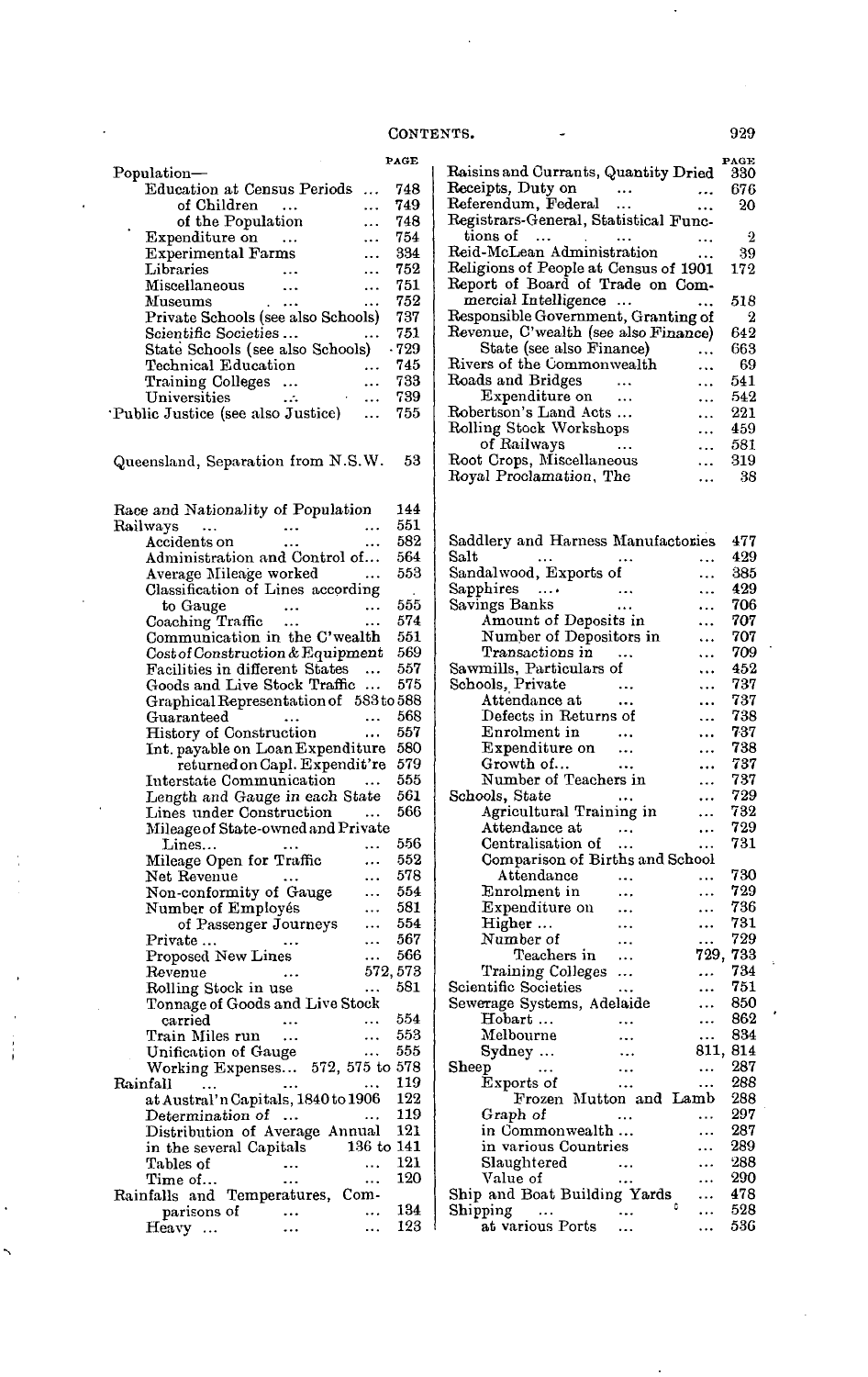$\overline{\phantom{a}}$ 

#### 930 CONTENTS.

|                                                              |           |            | PAGE        |
|--------------------------------------------------------------|-----------|------------|-------------|
| Shipping Communication with various<br>Countries             |           |            | 530         |
| Direction of                                                 | $\ldots$  | .          | 531         |
| Interstate                                                   |           |            | 537         |
| Movement of                                                  | $\ddotsc$ |            | 539         |
| Total Vessels and Tonnage                                    |           |            | 537         |
| Oversea                                                      |           |            | 528         |
| Nationality of                                               |           |            | 532         |
| of various Countries                                         |           |            | 529         |
| Tonnage in Ballast                                           |           |            | 535<br>537  |
| Vessels Built<br>Engaged in Interstate trade                 |           | .          | 540         |
| Registered                                                   |           | .          | 536         |
| Ships' Stores, Value of                                      |           | .          | 497         |
| Silver                                                       |           | .          | 408         |
| Chief Centres of Production                                  |           | $\ddotsc$  | 408         |
| Imports and Exports of                                       |           | 511,       | 699         |
| Persons employed in Mining                                   |           |            | 410         |
| Prices of                                                    |           | 410.       | 698         |
| Production of                                                |           | .          | 408         |
| Standard Weight & Fineness of<br>World's Production of       |           |            | 697<br>410  |
| Sinking Funds                                                |           |            | 693         |
| Smelting, etc., Works                                        | $\ddotsc$ | .<br>.     | 459         |
| Snowfall<br>$\sim$                                           |           | .          | 125         |
| Soap and Candle Manufactories                                |           | .          | 448         |
| Sth. Australia, Creation as a Province                       |           |            | 53          |
| Spanish Discoveries in Australasia                           |           |            | 45          |
| Specie & Bullion, Imp'ts & Exp'ts of                         |           |            | 511         |
| Stamp Duties                                                 |           |            | 675         |
| <b>Bank Notes</b>                                            |           |            | 675         |
| Bills of Exchange                                            |           |            | 675<br>676  |
| Lading<br>Promissory Notes                                   |           | $\cdots$   | 675         |
| Receipts                                                     |           | .          | 676         |
| State Expenditure                                            |           |            | 668         |
| Finance (see also Finance)                                   |           |            | 662         |
| Parliaments                                                  | .         | 799 to 802 |             |
| Revenue                                                      |           | .          | 663         |
| State Schools (see also Schools)                             |           |            | 729         |
| Statistical Bureau, Organisation of                          |           |            | 12          |
| Staff of                                                     |           | .,.        | 11          |
| Technical Library of<br>Bureaux of the States                |           |            | 12<br>2, 16 |
| Compilation, Control of                                      |           | .          | 2           |
| Conference of 1906, Personnel,                               |           |            |             |
| etc., of                                                     |           | .          | 12          |
| Effort, Co-ordination of                                     |           | .          | 5, 7        |
| Information, Order in which                                  |           |            |             |
| supplied                                                     |           | $\ddotsc$  | 14          |
| Sources of                                                   |           | $\ddotsc$  | 16          |
| Register, Origin of                                          |           |            | 1           |
| Statistician & Staff, Commonwealth $\cdot$<br>Appointment of |           |            | 11          |
| Commonwealth, Address at Con-                                |           |            |             |
| $f$ erence of $1906 \ldots$                                  |           |            | 13          |
| Statisticians, Conferences of                                |           |            | 6, 12       |
| Statistics, Co-ordination of                                 |           |            | 5, 7        |
| Development of                                               |           | .          | 1           |
| Origin of                                                    |           |            | 1           |
| Uniformity of                                                |           | ٠.,        | 5, 7        |
| Vital<br>                                                    |           |            | 192         |
| Statutes affecting Labour<br>Stirling, Captain James         |           | .          | 868<br>262  |
| Stock Departm'ts, Particulars of 344 to 347                  |           |            |             |
| Live, in Commonwealth                                        |           |            |             |
|                                                              |           | .          | 279         |

ł,

|                                                      |                  |                    | PAGE       |
|------------------------------------------------------|------------------|--------------------|------------|
| <b>Stone Cutting Works</b>                           |                  |                    | 450        |
| $_{\rm Storms}$                                      |                  | .                  | 127        |
| Submarine Cables                                     | .                |                    | 630        |
| Subsidies, Cable                                     |                  | .                  | 634        |
| $\operatorname{Mail}$<br>$\sim$                      |                  |                    | 614        |
| Sugar Bounties                                       |                  |                    | 325        |
| Succession Duties                                    |                  |                    | 670        |
| Sugar Bounties                                       |                  |                    | 325        |
| Cost of                                              |                  | .                  | 326        |
| Cane<br>$\ddotsc$                                    |                  | .                  | 324        |
| Area under                                           |                  | $\ldots$           | 324        |
| Bounties                                             |                  | .                  | 325        |
| Graphs of                                            |                  | 357,               | 359        |
| Yield of                                             |                  | .                  | 325        |
| Excise, Collection of                                |                  | .                  | 326        |
| Imports and Exports of                               |                  | 326,468            |            |
| Interstate Trade in                                  |                  |                    | 327        |
| Mills<br>$\cdots$                                    | $\ddotsc$        |                    | 466        |
| Suicides, Number of                                  |                  | 210, 213           |            |
| Superior Courts (see also Courts)                    | $\sim$ 100 $\pm$ |                    | 764        |
|                                                      |                  |                    |            |
| Surgical & Scientific Instrum't Mnfs.                |                  |                    | 480        |
| Surplus Commonwealth Revenue                         |                  |                    | 667        |
| Revenue paid to States                               |                  |                    | 658        |
| Sydney, Climatological Data for                      |                  | .                  | 139        |
| Fire Brigade                                         | $\ddotsc$        | 714, 819           |            |
| Gas and Electric Light Works                         |                  |                    | $^{818}$   |
| Harbour Ferries                                      |                  |                    | 591        |
| Harbour Trust                                        |                  | .                  | 820        |
| Particulars of                                       | .                |                    | 863        |
| Population of                                        | .                | .                  | 158        |
| Public Library                                       | .                |                    | 752        |
| Sewerage Systems                                     |                  | 811,814            |            |
| Tramways                                             | .                |                    | 589        |
|                                                      |                  |                    |            |
|                                                      |                  |                    |            |
| University                                           |                  |                    | 739        |
| Water Supply                                         |                  | $811\,$ to $814\,$ |            |
| Sylviculture                                         |                  | .                  | 377        |
|                                                      |                  |                    |            |
|                                                      |                  |                    |            |
| Tables, Climatological                               |                  | .                  | 135        |
| Tanneries<br>$\cdots$                                | .                | .                  | 446        |
| Tantalum<br>$\ddotsc$                                | .                | .                  | 418        |
| Tasman, Voyage of Discovery of                       |                  |                    | 47         |
| Tasmania University                                  | $\ldots$         | .                  | 742        |
| Taxation, Commonwealth                               |                  | 648, 666           |            |
| $_{\rm State}$<br>.                                  |                  | 665,               | 670        |
| Income Tax                                           |                  | .                  | 679        |
| Land Tax                                             |                  | .                  | 676        |
| Probate & Succession Duties                          |                  |                    | 670        |
| Stamp Duties                                         |                  | .                  | 675        |
| Technical Education                                  |                  | .                  | 745        |
| Expenditure on                                       |                  |                    | 747        |
| Telegraphs<br>$\sim$                                 |                  |                    | 627        |
| Development of Services                              |                  | .                  | 627        |
| Length of Line and Wire open                         |                  |                    | 627        |
| Number of Offices                                    |                  | .                  | 628        |
|                                                      |                  |                    | 628        |
| Telegrams dealt with                                 |                  |                    | 629        |
| Rates for Telegrams                                  |                  |                    |            |
| Telephone Exchanges, Number of                       |                  |                    | 635        |
| Telephones<br>.                                      |                  | .                  | 635        |
| $_{\rm Rates}$                                       |                  | .                  | 636        |
| Temperatures, Comparison of                          |                  |                    | 134        |
| Degrees of                                           |                  |                    | 116        |
| in the several Capitals                              |                  | 136 to             | 141        |
| Terra Australis                                      |                  |                    | 44         |
| Timber, Distribution of                              |                  |                    | 375        |
| Imports and Exports of<br>Quantity sawn and exported |                  | .                  | 382<br>453 |

 $\bar{\bar{z}}$